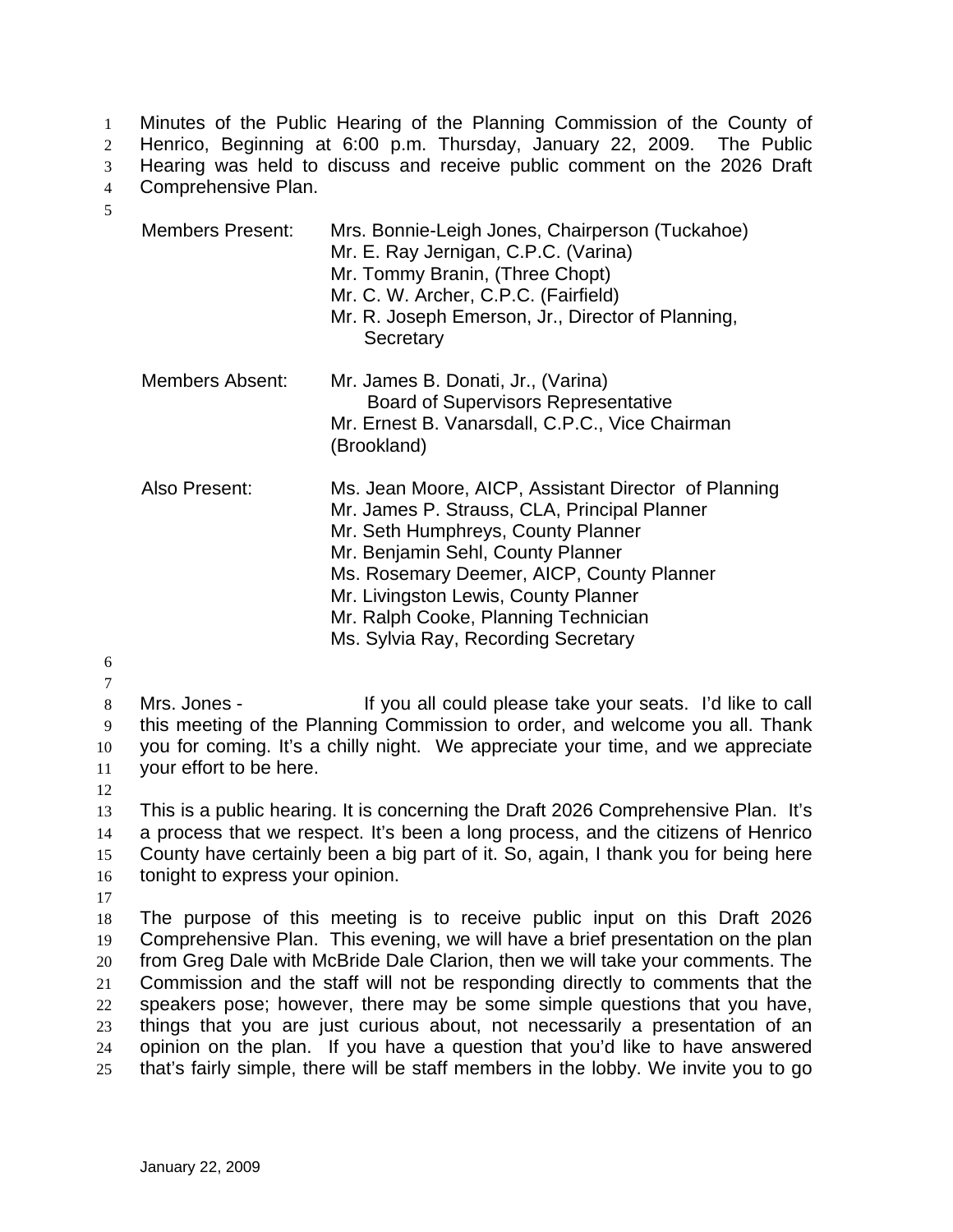to the lobby, talk to them, and see if they can't answer whatever it is that you're wondering about. 26 27

28

29 30 31 32 33 All input that we receive tonight will be recorded, and it will be transcribed. The specific responses to the public comments will be addressed at a future work session. I would like to ask at this time that everybody make sure that their cell phones are either turned off or muted. This is just as a simple courtesy to others—and that includes the Planning Commission.

34

35 36 37 I, at this time, would like to recognize Matt Neese from Channel 12, who is in the back of the room. He and a crew from Channel 12 will be covering our meeting tonight.

38

39 40 41 42 So, without further ado, I will turn the meeting over to our Henrico County Director of Planning, and the Secretary of the Planning Commission, Joe Emerson. He will explain the time limits and the procedures for tonight's hearing.

- 43 44 45 46 47 48 49 50 51 52 53 Mr. Emerson - Thank you, Madam Chair. As you stated, tonight is the first public hearing on the 2026 Draft Comprehensive Plan. In order to accommodate all public input, the Commission has established a time limit for speakers. This is not unlike the time limits that are set for receiving comments on rezoning cases. For the purpose here tonight, each person will have up to two minutes to provide their input. The Commission may extend the time limit at its discretion. Clarifying questions from Commission members are permitted, and time to answer such questions will not be included within the speaker's allotted time. The meeting this evening is scheduled to last from 6 to 8 p.m. The Commission reserves the right to extend that time, or schedule a second public hearing at a later date as a continuation of tonight's public comment period.
- 54

55 56 57 58 59 60 61 62 63 For the procedures we will follow tonight, the Commission's Secretary—which I serve in that role—will call forward the first several speakers. When your name is called, please approach the podium and speak into the microphone. Again, please state your name and address for the record. You will have up to two minutes to provide your input. The chairperson will notify you when you have reached the time limit. The secretary will continue to call speakers in the order they have signed up. If you have not signed up and you wish to speak, I would encourage you to return to the hallway. I already have the first full list of speakers who have requested to address the Commission.

64

65 66 67 68 69 70 71 With that, we will move on to the first item on our agenda tonight, which is the presentation of the Draft 2026 Comprehensive Plan. That presentation will be made by Mr. Greg Dale. Mr. Dale is a founding principal with the national land use and real estate consulting firm of McBride Dale Clarion. Mr. Dale has been active in the planning profession for over 25 years, and is a fellow of the American Institute of Certified Planners. With a bachelor's degree from Georgetown College, and a master's degree from the University of Cincinnati,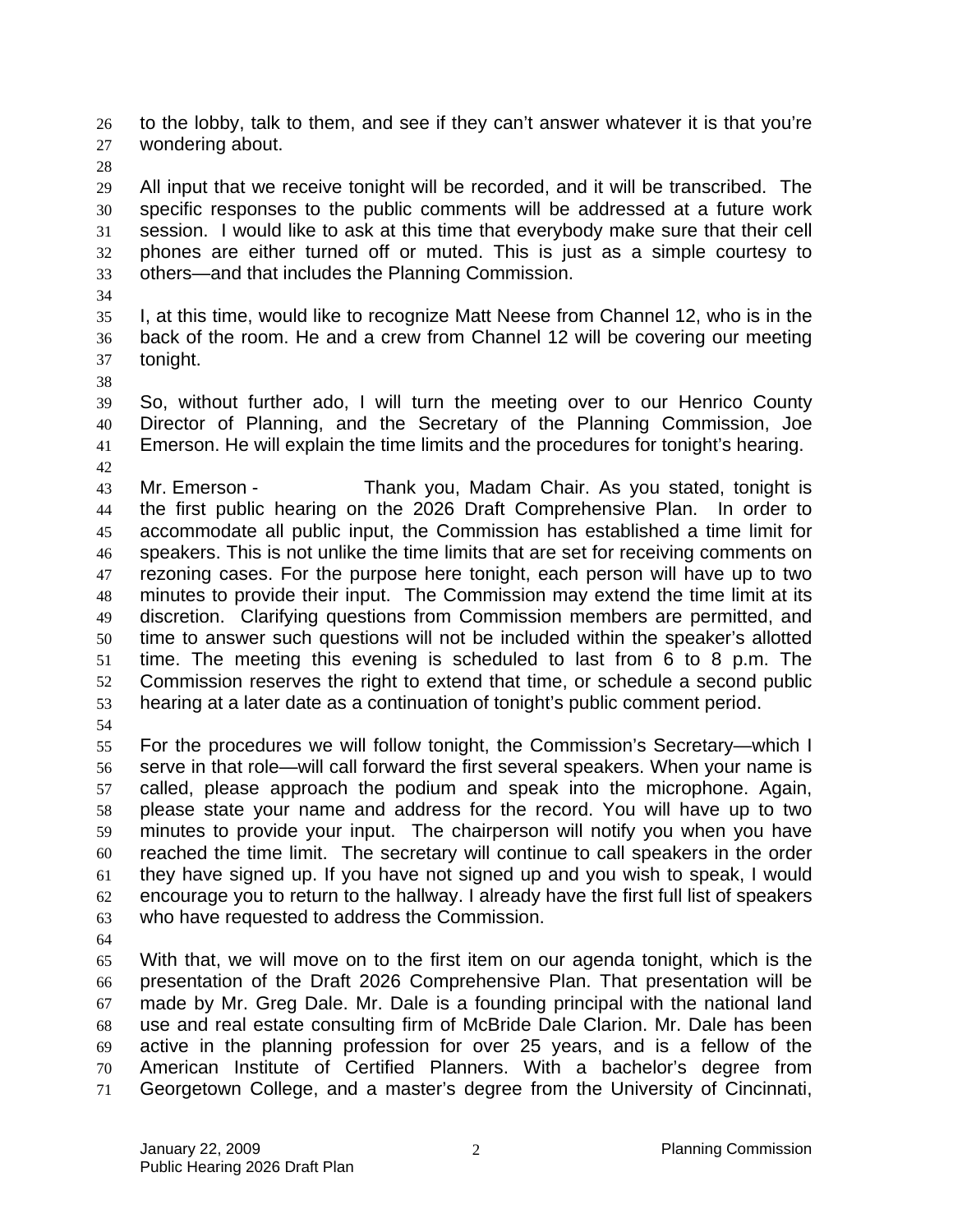Mr. Dale has worked on planning projects throughout the country, and has expertise in comprehensive plans, growth management plans, and land use regulations. He has given expert testimony on planning, zoning, and land use development, and is skilled in citizen outreach programs and multi-jurisdictional coordination. Mr. Dale is the project manager for Henrico County's 2026 Comprehensive Plan Update. With that, I will turn the presentation over to Mr. Dale. 72 73 74 75 76 77 78

80 81 82 83 84 85 86 87 88 89 90 Mr. Dale - Thank you, Mr. Emerson, Madam Chair, members of the Commission. It's a pleasure to be here tonight to present a very brief summary of the Comprehensive Plan. I am aware, obviously, that this Commission has heard a more extensive presentation. I suspect that most of the folks in the audience have heard the presentation, and certainly the plan has been available for public review for quite sometime. Frankly, as a courtesy to the folks who came here wanting to talk about this plan, we thought we would keep this brief. We did think that it is important to provide for the public some overview of the process of how we got to this point, and to talk at least a little bit about some of the elements of the plan. So, I propose to try to do this within about 15 minutes or so. With that, let me start with an overview of the planning process.

91

79

92 93 94 95 96 97 98 99 100 101 102 Madam Chair, as you indicated, this has been a long process. We've been at this for a number of years now. I think that's testimony to the care with which the Planning Commission and the Board of Supervisors have taken in considering this. It's a very complicated process, a very complicated document, and it has taken some time to get to this point. I won't go through a great detail in terms of these slides that show the process. I would just emphasis that what we tried to do with this planning process in working with the staff, in working with this Commission and the Board of Supervisors—By the way, I should also mention working with a couple of very good firms that have worked with us, including Kimley-Horn, which oversaw the transportation planning efforts, and TischlerBise and Associates, which oversaw the fiscal impact analysis in working with us.

103

104 105 106 107 108 109 110 111 112 113 114 115 116 So, we've tried to be very methodical in working our way through a process that included both the research and analysis, as planners like to say. You will recall the discussion of what we call the demand and the capacity analyses. It helped us understand the forces and trends that were shaping the community from an economic and land use perspective, as well as the scientifically-valid survey that went out to some 3100 households that helped us understand the values of the community in terms of wanting to understand what folks wanted to see the County become in the future. We worked very closely on a hands-on basis with the Planning Commission and the Board of Supervisors. We had three different joint meetings that many of you will recall that were very extensive, in many cases day-long joint planning sessions with the Board. Web site, the press, the notice letters. Some 370 different notice letters that went out. Five different open houses that were held at different parts of the County. Two different town hall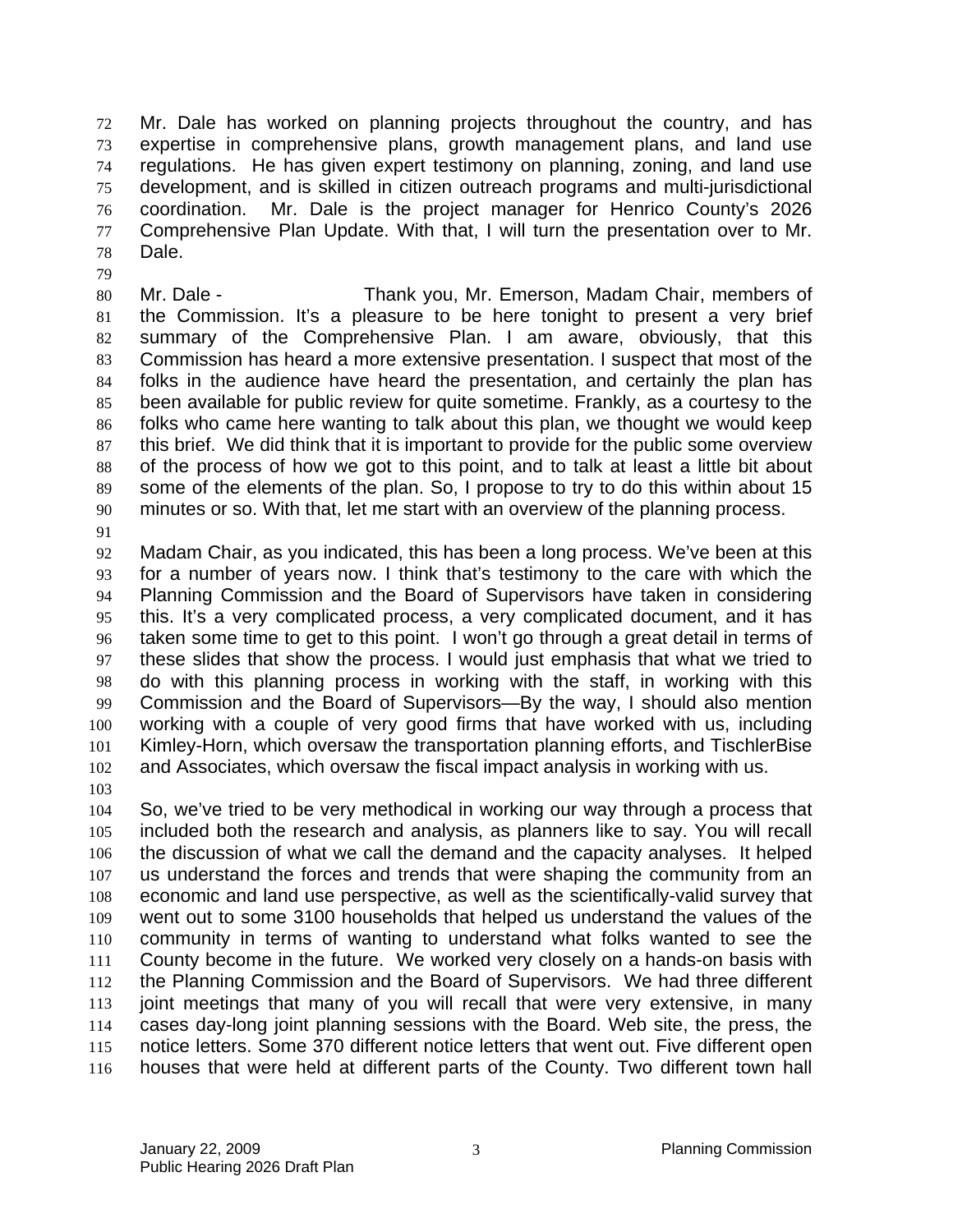presentations that were held specifically as part of Board of Supervisor's town hall meetings. Extensive written comments. 117 118

119

120 121 122 123 124 125 126 One of the things that you have lying in front of you, I believe, is what's called, the Comment Manual. That is a very careful recording of some 525—at last count, at least—separate pieces of written comments on the draft plan, each of which was responded to in terms of clarification from the staff. Many of which resulted in changes to the plan. So, in many cases, staff explained why things happen, in many cases the staff listened to what folks suggested, and actually made changes to the plan.

127

128 129 130 131 132 133 134 135 What you see before you on the screen is simply a lineup of the chapters in the Comprehensive Plan. It will probably please you to know that I don't intend to go through each one of these in detail. In fact, what I propose to do is just to hit some highlights starting really with Chapter 4—the first three chapters are really background setting the stage—and getting to the meat of it. The meat of the plan really starts with Chapter 4, so what I'd like to do is simply walk through each of those chapters and just kind of hit a few highlights and explain what those chapters are all about.

136

137 138 139 140 141 142 143 144 145 146 147 Starting with the Vision, Goals, and Objectives—and that's Chapter 4. There are some themes that come out of that, categories that you see here on the screen. Some of the themes that come of that vision, to set the framework for the plan, including things like promoting land use patterns that promote an efficient use of the land. In particular, encouraging growth and development to occur as much as practical around existing developed areas, around where public services and utilities are already provided, avoiding sprawled, leapfrog patterns, encouraging rural preservation, encouraging infill, and in particular encouraging a very strong linkage between land use, transportation, and public facilities so that over a period of time, the 20-year horizon that we look at, we're trying to identify a plan that is fiscally responsible in relationship to land use and public facilities.

148

149 150 151 152 153 154 155 156 157 158 159 160 161 The meat of the plan in many ways is the several chapters that focus on future land use. Chapter 5 identifies future land use, and in some ways is probably the one that is more familiar to folks who are familiar with your current plan, and that is that it provides a future land use pattern that consists both of a map, which I'll put up here in just a moment, that identifies a future geographic pattern of land uses. It also includes both overall development policies, and then specific policies for certain land use groups. Without going into too much detail, the Commission will recall that there are 19 different land use designations on that future land use map. Those 19 land use designations are then grouped into a series of land use groups. Those land use groups allow us to make the connection between the land use and the specific 19 categories and the broader land use groups, which really set the stage for the community character chapter, which I'll talk about here in just a minute.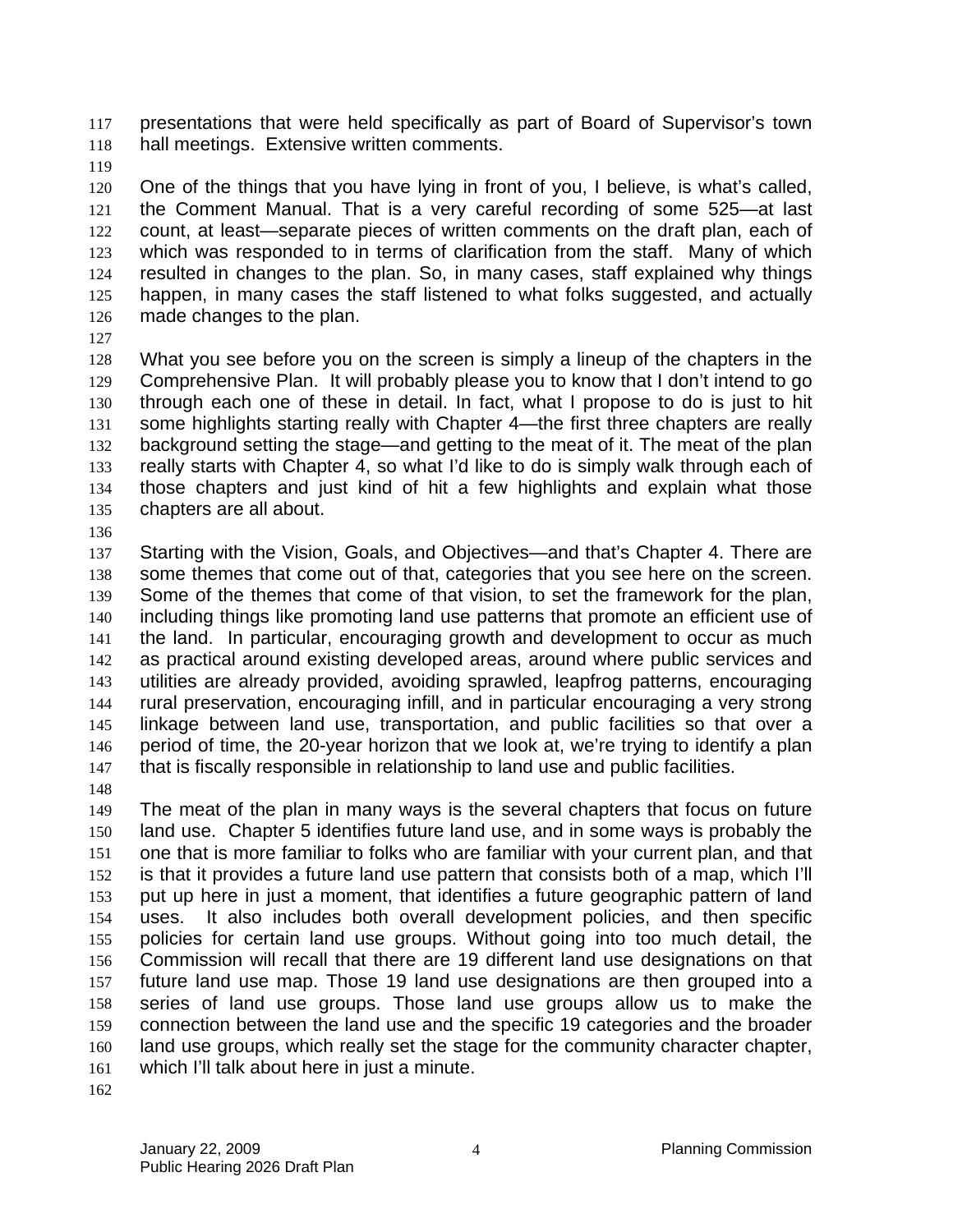First of all, this is the future land use map. Again, this is the one, for people who have been involved in planning in Henrico County, that is going to be the most familiar looking in that it is the traditional method of identifying a future land use pattern. Those are the 19 categories that you see listed there in the legend, color coded to the different land use. Again, I won't spend a lot of detail on this. What I will say is what this plan attempts to do is to accommodate a forecasted growth of about 20 years in what we hope is a balanced and responsible manner, and in such a way that it promotes the goals that I just described a few minutes ago from the previous chapter, and in such a way that it's linked pretty specifically to future transportation and public facilities. Again, I won't go into detail, but the Commission will recall that in some ways this map looks like colors on a map. But, in fact, behind these colors on a map is a pretty extensive quantification through your GIS, your Geographic Information System of mapping, tied to a transportation model that links the land use to the transportation. So, we like to think that we've achieved a good balance here between promoting the goals that are in the plan while accommodating that 20 years worth of forecasted growth. 163 164 165 166 167 168 169 170 171 172 173 174 175 176 177 178

179

180 181 182 183 184 185 186 187 188 189 190 191 192 193 194 195 Chapter 6 gets into community character. That's, frankly, a new dimension of planning for this county. This is a new chapter. You don't have anything like this in your current plan. Those categories you see under the second bullet there are the five land use groups that I referred to earlier. So, within each of those land use groups are some of the specific 19 categories. They're grouped into those five categories because one of the things that we wanted to accomplish with this plan is do what I would think of as the third dimension of land use. We can pick up two dimensions on map, but the third dimension of land use deals with that issue of quality and character. The Commission will recall that there's an extensive series of guidelines that relate to each of these five land use groups, that relate to things like street patterns, streetscape, layout and site design, architectural style, open space preservation, and resource protection. In other words, it starts to look at land use as more than just a two-dimensional geographic distribution on a map, and more from the perspective of the quality and character of that land use. We think that's a very important addition to the land use element.

196

197 198 199 200 201 202 203 204 205 206 207 208 Chapter 7 takes that land use from a different direction. What it starts to do is to recognize that certain areas, for a variety of reasons, frankly need more attention than other areas. So, we have what are called the Planning and Economic Focus Areas. There are three types of geographically-specific focus areas that relate to things like protecting existing character of certain areas, mixed-use village areas, neighborhood enhancement and revitalization all under one category. And then another category that relates is prime economic development sites. That is identifying areas that, for one reason or another, given their location, characteristics, proximity to the airport for example, are just what it sounds like are important in terms of the economic development opportunities for the County. They should be protected and considered as an asset for that reason. The other category is the Enterprise Zone, which is an area that essentially provides for a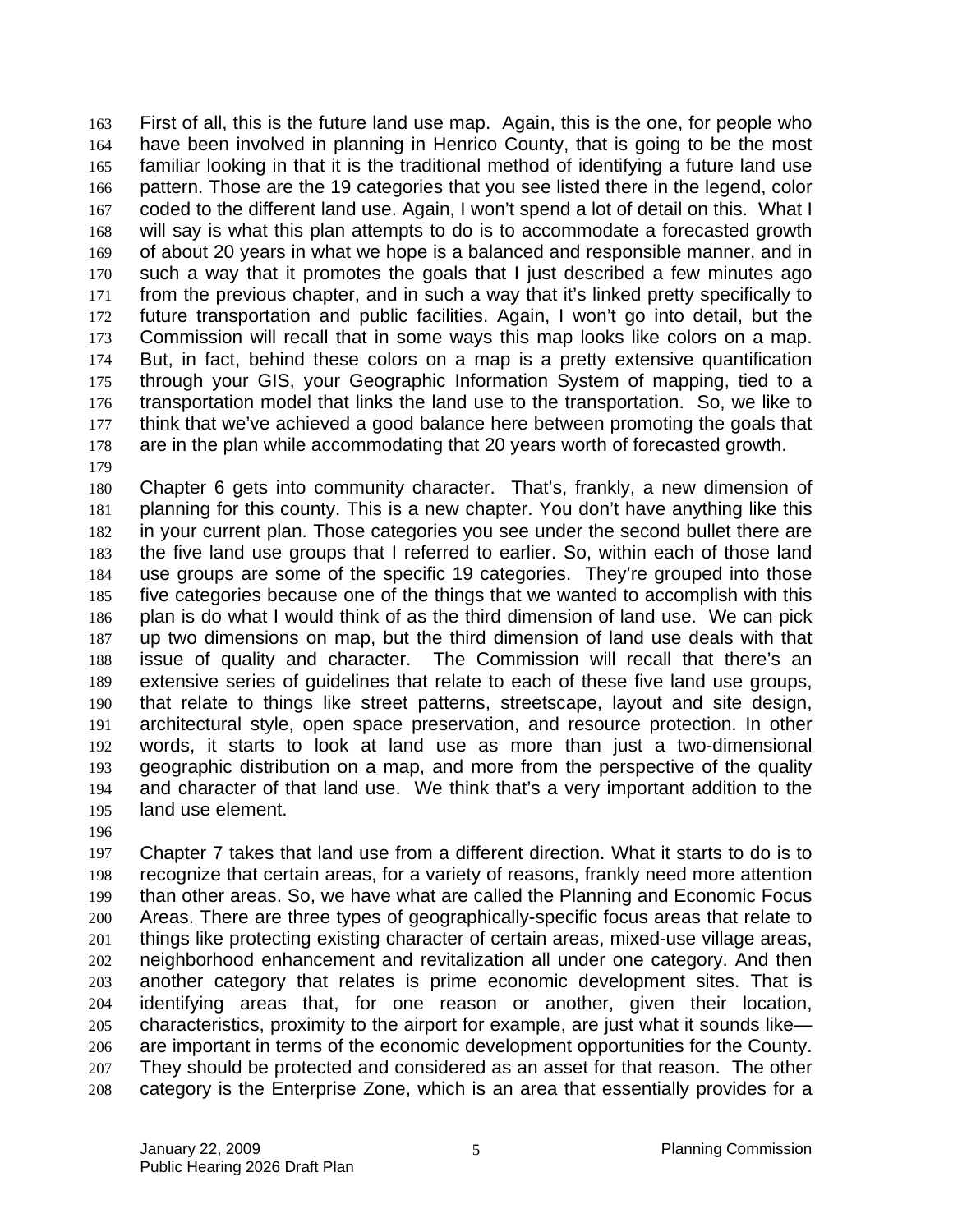partnership between the County and the State to provide certain incentives also related to economic development. 209 210

211

212 213 214 215 216 217 This is a map that shows those, that first grouping of special focus areas I was describing in terms of a combination of existing character protection, mixed-use/ villages, neighborhood enhancement, and revitalization. This is the map that shows the prime economic development sites. It's no surprise that you see many of those clustered around the airport, or at other regional transportation locations. These are the Enterprise Zone locations.

218

219 220 221 222 Chapter 8 leaves that land use element category, and takes us into natural resources. The theme is preserve, protect, and conserve natural resources. There are a series of policies in the plan that are recommended related to the natural resources that you see listed here.

223

224 225 226 227 228 229 Chapter 9 relates to parks and recreation, open space, and cultural resource protection. It really follows a model of inventory, assessment, determination of existing and desired levels of service, and then plan recommendations for achieving those levels of service. It also includes policies related to historic resource protection, and the relationship of parks and recreation and open spaces to economic development.

230

231 232 233 234 235 236 237 238 239 240 241 242 243 244 Chapter 10 is the transportation chapter. It's supported by the Major Thoroughfare Plan, which I'll put up here next. This is an element, as I described earlier—We have our sub consultant, Kimley-Horn. They worked in close coordination with your Department of Public Works. Again, the idea here is through what planners and transportation planners refer to as a Travel Demand Model—which is a sophisticated computer modeling process of tying land use to transportation—it's a way to better link the Major Thoroughfare Plan to the Land Use Plan. At the same time, this is not a plan that just relies upon more and new and wider roads. It emphasis the multi-modal approach to planning, and in particular, it emphasis what planners refer to as Transportation System Management Techniques, which is a fancy way of, basically, looking at measures— staggered work hours or things like that—to maximize the amount of capacity that you can get out of your current roadway so as to avoid, whenever possible, having to widen or build new roads.

245

246 247 248 This is the map, and again, it doesn't make a lot of sense at this scale. But if you look at this, you realize that it's following a fairly traditional approach to functional classifications of things like arterials, and collectors, and local streets.

249

250 251 252 253 Public facilities and utilities, again, is a category that is similar to the parks and recreation, in a sense, in that it follows this model of inventory needs assessment, level of service standards, and, in this case, locational criteria for the public facilities and utilities that you see listed there.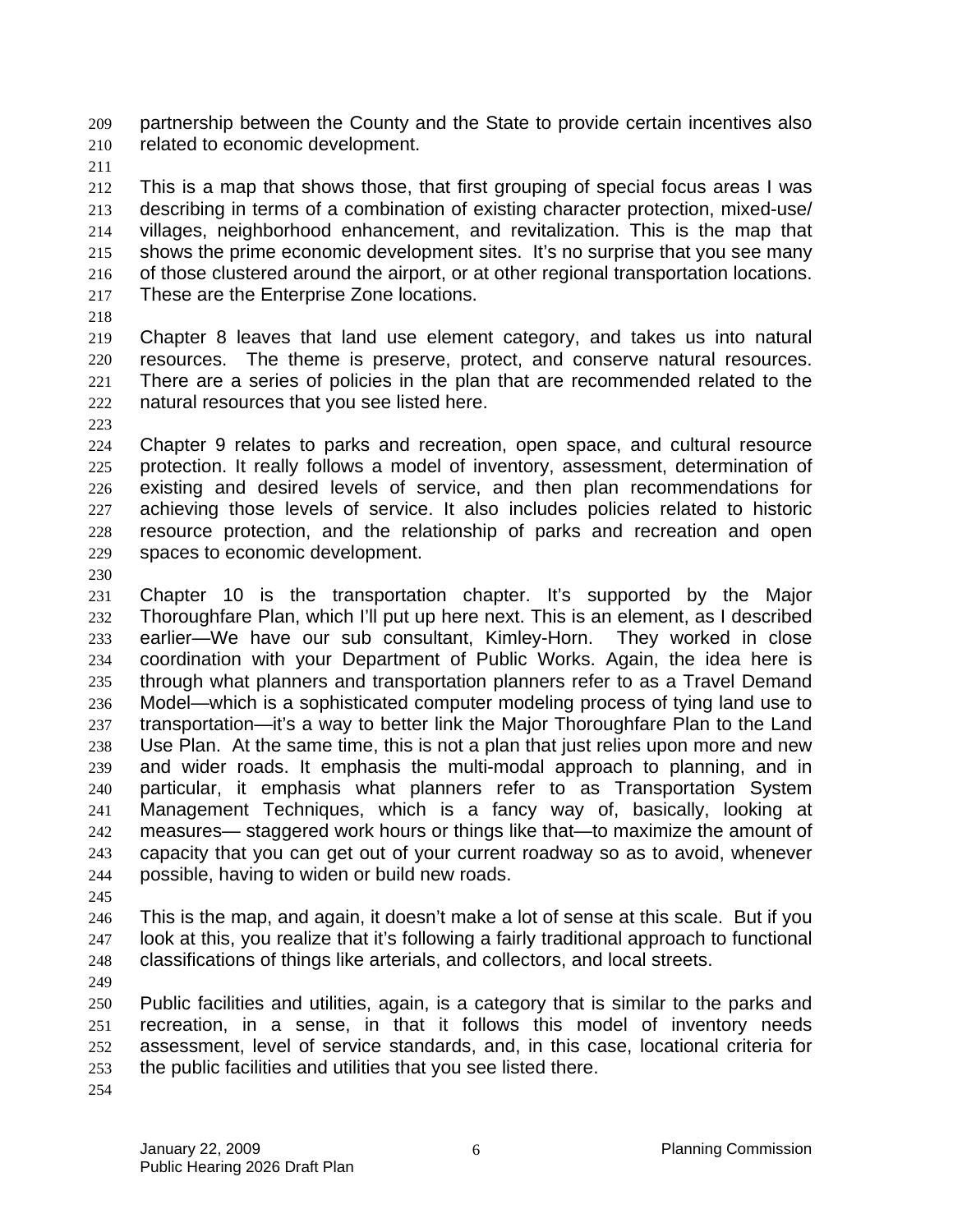Then finally the plan concludes with the implementation chapter in which a series of specific measures are recommended, some of which are new, things like a design guidelines manual, a public facilities handbook, and some of the things you see listed there, and things that you already have, but frankly need to be updated, such as your Zoning Ordinance. Also as part of that going back to those focus area ideas we were talking about earlier, this chapter lays out the approach and some ideas for methodology for those focus area plans. Part of what this comprehensive plan does in some of the specifically-identified geographic subareas is to identify the need for some additional drill-down, if you will, some additional more focused planning in those areas. 255 256 257 258 259 260 261 262 263 264

265

266 267 268 269 270 Finally, there is a very sleep-inducing but important matrix that, on a very specific policy-by-policy basis, creates the ability to kind of track the implementation of very specific policies. I think it's an important tool that the County will be able to use over time to kind of benchmark and monitor the way in which individual policies are being implemented.

271

272 273 274 275 276 277 278 Madam Chair, I hope I've stayed within my 15 minutes or so. That's a lot of material; we know that. But again, we know that you've spent a lot of hands-on time with this. We also know that many of the folks here have read this plan and don't need to hear a lot of detailed presentation. I hope we were able to strike the right balance between trying to frame the issues and help the public understand what's in this without belaboring the point, and allowing folks to get to what they're here for, which is the comment on the plan.

279

281

283

285

280 I'll be happy to answer any questions.

- 282 Mrs. Jones - Thank you, Mr. Dale.
- 284 Mr. Dale - Thank you very much.

286 287 288 289 290 291 292 293 294 295 296 297 298 Mrs. Jones - I appreciate your comments. It's a lot to absorb, but hopefully, you all have had a chance to take a look at this plan, you've been able to evaluate its various parts. You know how big it is. It's a comprehensive plan, and it covers all facets of Henrico County and the vision for the future. We appreciate your time to be here tonight. We do have a list of folks who signed up to speak. At this time, I would like to open the public hearing on the Draft 2026 Comprehensive Plan. I just want to remind everyone that each speaker will have up to two minutes. You are welcome to use all two minutes, or if you can succinctly state your opinion and input, that's fine as well. We ask that if you'd like to make comments, that you make comments hopefully that are not repetitive of many comments that have already been mentioned. We'd like to get as many ideas as possible, and we'd like to hear individually from you. So, thank you again for being here tonight. Mr. Secretary?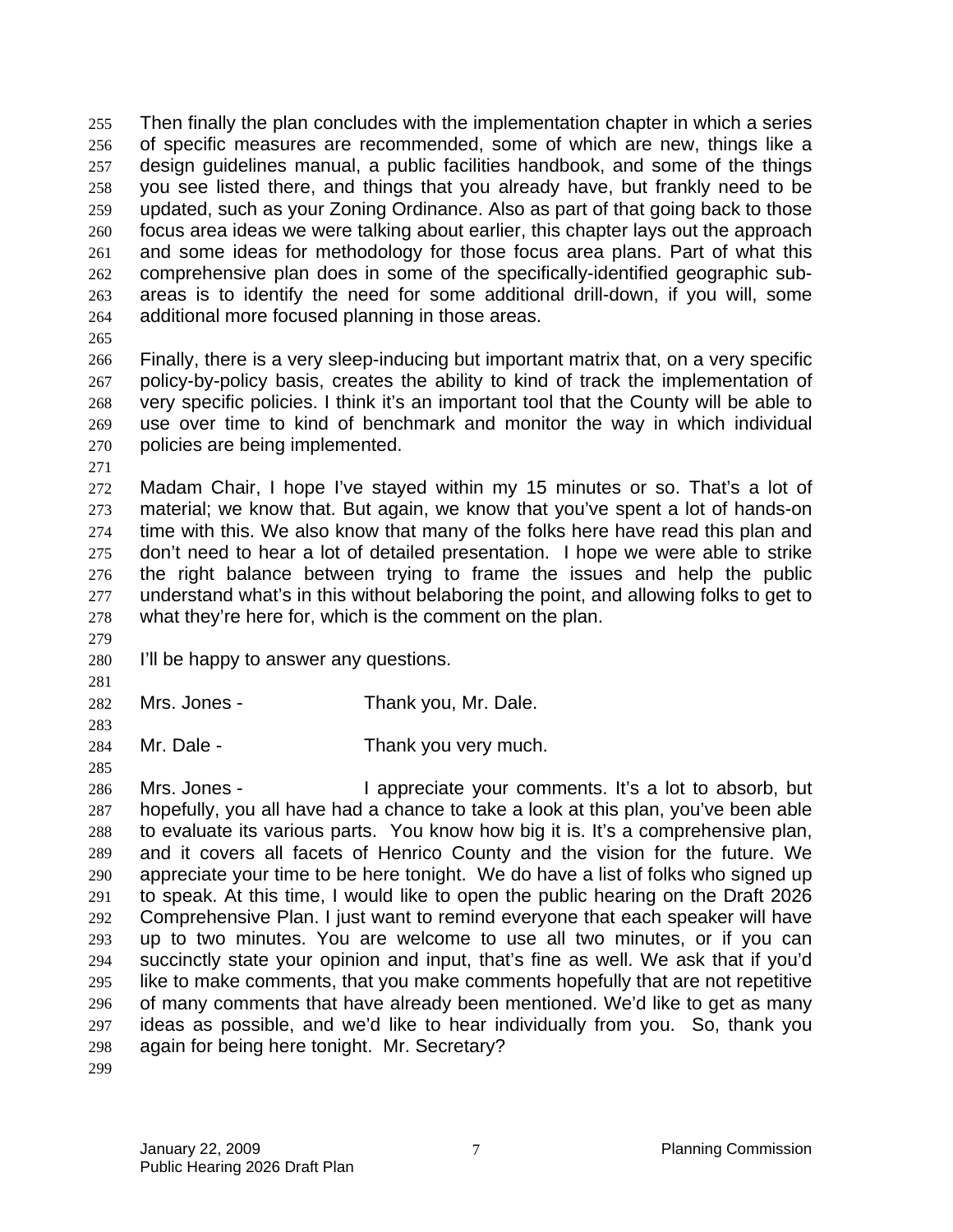Mr. Emerson - Thank you, Madam Chair. As you have stated, we will call out the individuals who have signed up. Currently, we have 24 on the list. What I will do is I will call out the first three people. The first one in line, please come forward. The second two be prepared to come forward. With that, the first individual signed up is Mr. Champe Burnley, the second person is Ms. Jane Koontz, and the third person is Ms. Lynn Wilson. 300 301 302 303 304 305

306 307

Mr. Burnley, if you would, state your name and address for the record.

308

309 310 311 312 313 314 315 316 317 318 319 320 321 322 323 324 325 326 327 328 329 330 331 332 333 334 335 336 337 Mr. Burnley - The My name's Champe Burnley. I'm actually a resident of the City of Richmond. I'm president of the Richmond Area Bicycling Association. I certainly am glad to be here tonight. RABA has approximately 800 members, many of whom live in Henrico County. As I said, I am a native of Richmond. I was born and raised here. I was born in 1960 and I lived in the West End. The reason I bring that up is I'm old enough to remember that when living in the County really meant giving up certain amenities, certain benefits, and certain accommodations. Though Henrico County certainly has a number of benefits to provide to its citizens, when it comes to riding a bicycle or walking, I would contend that the County falls a little bit short of its neighbors in the offerings that are offered currently. Living in the city, I can conveniently and safely ride my bike to Carytown, I can buy groceries, I can ride over to Libby and Grove for a nice lunch, or ride to the mall to do some shopping. I contend that in the County right now, I probably would not feel very comfortable or safe doing that. As a matter of fact, I wanted to mention today that it's been a cold few weeks, and I got out today, got on my bike. I did my banking today, I went and had lunch. I stopped by and had a dental appointment. I could do that because the city's done a great job with the accommodations and the facilities that allow people to safely get out and walk up and down the streets, and to ride their bikes. I didn't have to fight traffic. I didn't have to drive in circles looking for parking. I didn't generate any air pollution. I didn't use any foreign oil. And I didn't raise my blood pressure fighting traffic. What I did do is I got some fresh air, I got some exercise, I got my errands accomplished, and I enjoyed a beautiful day. Right now, again, I really feel that in Henrico that would be difficult to do, and that's why I'm here tonight. I look at places like Short Pump and what's going on out there. It's really becoming, in my opinion, a nightmare. I wouldn't even want to think about trying to walk across Broad Street without calling my life insurance agent first to get a safety okay on that. It's almost kind of a Tyson's Corner with all the sprawl and all the traffic. I question if that's really what Henrico County wants to look like.

- 338
- 339 When it comes to getting around by walking—
- 340

342

341 Mrs. Jones - Mr. Burnley, you'll have to

343 344 Mr. Burnely - The State Yes ma'am. Great. Let me say this. I actually have some recommendations where I think the County could do a great job. First and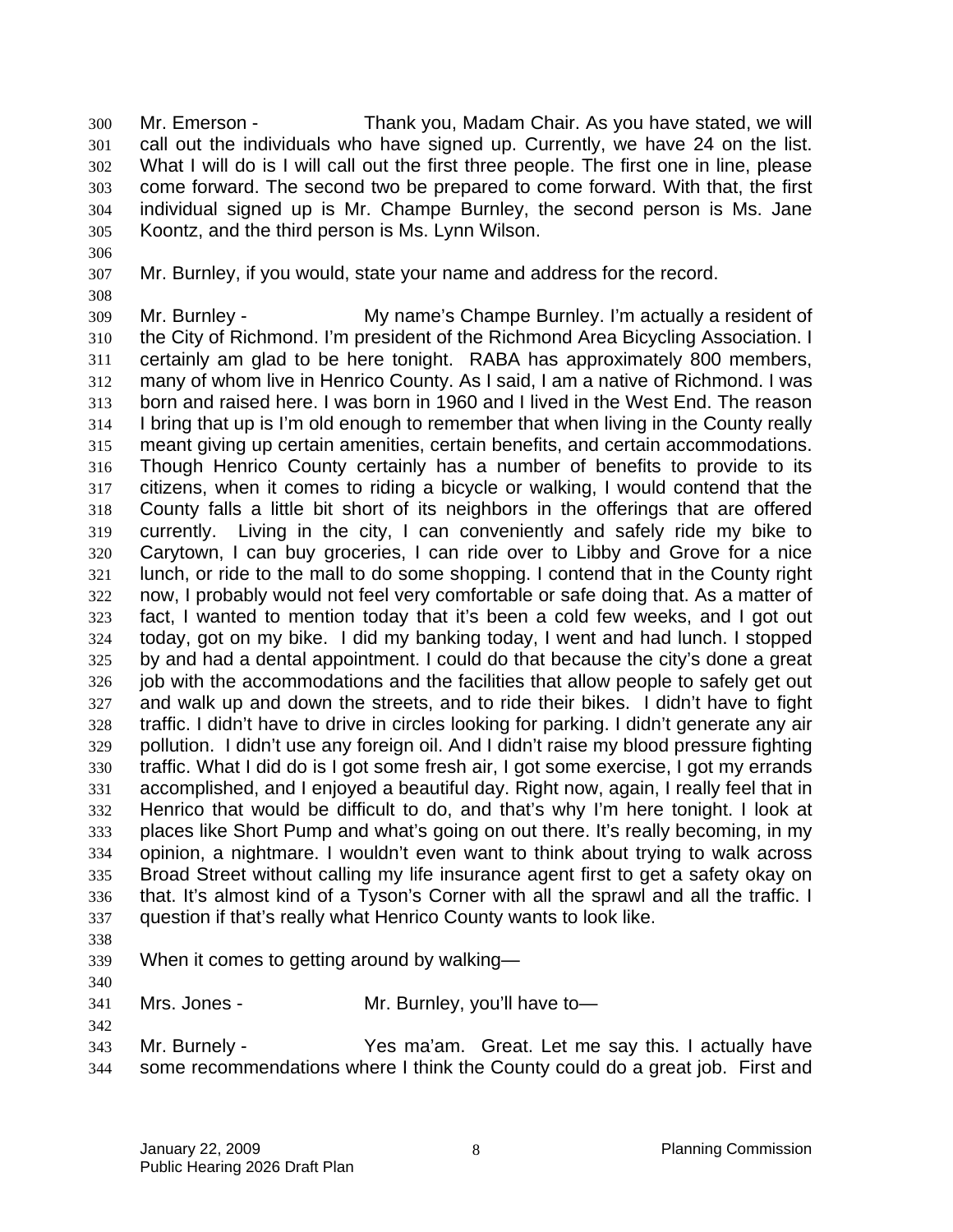foremost, I ask that the Planning Commission embrace fundamentally bike and pedestrian facilities at all levels for your plans. 345 346

347 348

353

Mrs. Jones - Thank you, Mr. Burnley.

349 350 Mr. Burnley - Ckay.

351 352 Mrs. Jones - That's the end of your time.

354 Mr. Burnley - Ckay. Can I give you a copy? Can I pass these out?

355 356 Mrs. Jones - You may hand that to staff.

357 358 359 Mr. Emerson - The next speaker will be Ms. Jane Koontz, followed by Lynn Wilson.

360

361 362 363 364 365 366 367 368 369 370 371 372 373 374 Ms. Koontz - My name is Jane Koontz. I live at 9184 Hoke Brady Road in Varina. I wish to commend Henrico's Planning staff on their hard work in producing the proposed 2026 Plan, for their patience and graciousness in providing time and information to us, especially Joe and Jean; and my supervisor, Mr. Donati in providing extra public process with his September town hall meeting. I'm pleased with the proposed 2026 Plan smart growth language and its goals. If only the verbs were stronger. There should be more "shoulds," instead of "coulds." I'm also pleased with the new mixed-use categories—Urban Mixed-Use, Traditional Neighborhood Design, and Suburban Mixed-Use. These new land use categories move Henrico in the right direction, as long as their location occurs in areas near the City of Richmond, such as Tree Hill and Rocketts Landing. However, locating a dense mixed-use development at Wilton or Varina Farm, or anywhere east of highway 295 is not an intelligent way to grow; our existing infrastructure will simply not bear it.

375

376 377 378 379 380 381 382 383 384 385 386 387 I request that the planners revisit these locations. Dense mixed use land categories should not be used to line the pockets of developers or large landowners. Our agricultural base is being depleted through the excessive targeting of future growth to Varina. We know it's coming. The last magisterial district containing a significant amount of farmland and forest, and very last in the County. We know nationwide—and you've heard it a thousand times—for every dollar collected in revenue from the residential sector, local governments spend more than a dollar to provide community services. For every dollar collected in revenue from farmland, forest, and open space, local governments spend less than a dollar for community services. This is a no-brainer. All Henrico taxpayers, including West Enders, are going to pay through the nose for the excessive growth targeted in Varina. I have some more to say, but I'm sorry. Thank you.

388

389 390 Mr. Emerson - The next speaker will be Lynn Wilson, followed by Irvine Wilson, and then Jeanne McNeil.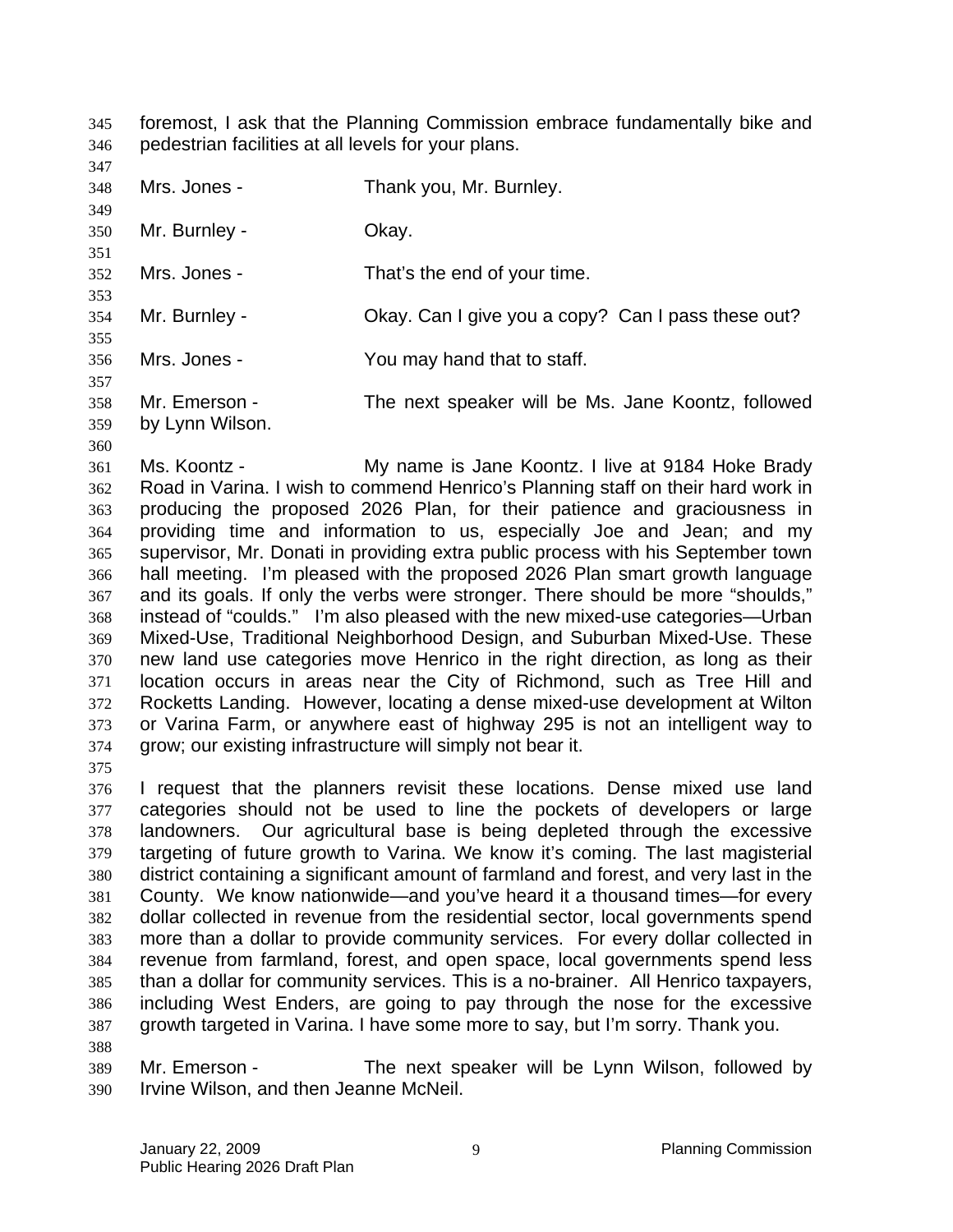392 393 394 395 396 397 Ms. Wilson - Lynn Wilson, 680 Crib Lane, Varina District. Good evening. Call me naïve. I believe we all share a collective responsibility for stewardship of the unique part of the planet that happens to be bounded by Henrico County. Furthermore, I believe that responsible stewardship of our natural resources need not conflict with economic development priorities, or with meeting the County's fiscal responsibilities.

398

391

399 400 401 402 403 404 405 406 407 408 409 410 411 412 413 414 Two specifics. The Upland area south of Portugee Road is critical as a recharge area for wetlands that support rare plants and communities. Most notable about the plants is a globally rare swamp pink, federally listed as threatened, and in the state as endangered. This rare flower and natural area are part of the Elko Tract, one of the County's prime economic development sites. In recent correspondence with Virginia Secretary of Natural Resource, Mr. Hazelett maintains that these resources are adequately protected, and furthermore, that the County has no intention of taking or permitting any action to be taken that would subject the tract to environmental degradation. Yet, while the 2026 Land Use Plan shows the bottom land in the area as protected, it still designates the vital Upland area as Planned Industrial. At minimum, the Comprehensive Plan should be amended to reflect Mr. Hazelett's promise to protect this ecologically important plant community. Even better the entirely of this precious part of Henrico County should be permanently protected as the White Oak Swamp Natural Area Preserve as proposed by the Commonwealth. It's simply the right thing to do. Thank you.

415

417

420

416 Mrs. Jones - Thank you.

418 419 Mr. Emerson - The next speaker will be Mr. Irvine Wilson, followed by Jeanne McNeil, and then Richard McNeil.

421 422 423 424 425 426 427 428 429 430 431 432 433 434 435 436 Mr. Wilson - My name is Irvine Wilson. I live at 680 Crib Lane in Sandston. I grew up on my family farm right there near Sandston on Meadow Road in the East End. The Chickahominy River flows through the back of our place, and as a consequence, I've spent my entire life exploring, and hunting, and fishing, and paddling in the Chickahominy and the surrounding areas. The Chickahominy is an ecological and historical gem, and Henrico is quite blest to have it as a part of the County. If you fly over the County, or go to Google Earth, or you even look at the future Lane Use Plan, you'll see a swath of green bordering the northern part of the County. Most of that green is a largely unbroken forest that is a fabulous habitat for wildlife. It helps clean our water, it helps clean our air, and it's a great inspiration just to gaze upon it at the few crossings where you can actually see it in the County, and a couple of parks as well. That green space also happens to be one of the few large contiguous blocks of forest that remains in the area. It's one of the largest blocks of contiguous forest. The County, in the draft plan, has designated it as—and quite appropriately so—an environment protection area. I appeal to the County to take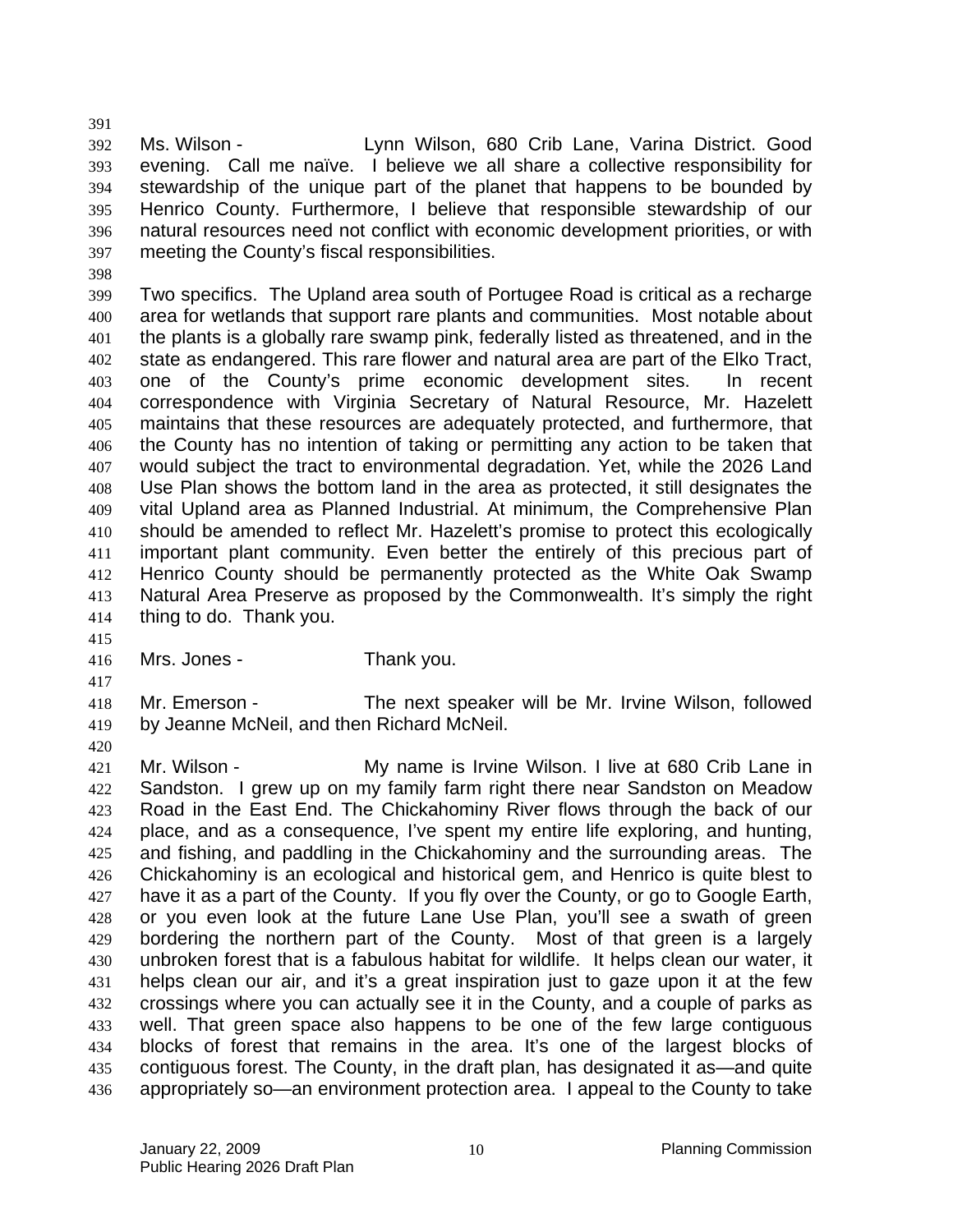a step further and establish that as a special focus area. This Chickahominy quarter should include the entire— 437 438 439 440 441 442 443 444 445 446 447 448 449 450 451 452 453 454 455 456 457 458 459 460 461 462 463 464 465 466 467 468 469 470 471 472 473 474 475 476 477 478 479 480 Mrs. Jones - Your time is up. Mr. Wilson - Chay. Mr. Emerson - The next speaker will be Ms. Jeanne McNeil, followed by Richard McNeil, and then Tom Smith. The chairlady and I were just discussing a way to possibly signal to the speaker when your time is close to up. Possibly the last 15 seconds, the chair will raise her hand and kind of give you a heads up that you need to be wrapping it up. Mr. Branin - The Mr. Secretary, could you just state 15 seconds? If they're reading— Mr. Emerson - I can. Mr. Branin - They may not see you raise your hand. Mr. Emerson - Certainly I can. All right. Ms. McNeil - I'm Jeanne McNeil. I live at 4600 Nine Mile Road. I'm in a National Register property, one of the few in Henrico County. I have a concern about the disconnect between the text of the plan and the actual land use map, the proposed designation. I have one good example, which is our neighborhood. We have five historic homes in our neighborhood, one on the National Register, and yet in the 2026 Land Use Plan, in spite of the fact that I believe in Chapter 6 you identify that you're going to look at quality and character of neighborhoods, and then also historic resource identification and preservation, our neighborhood with five historic homes, including one that's on the National Register, on the 2026 future land use map, it's slated for Office/Service. I've brought this to the attention of a number of folks. This land was in the 2010 Plan zoned for Office/ Service, and it was acknowledged that that was an inappropriate zoning. Since 2000, we've gotten our neighborhood zoned back to residential, and then 18 acres were just zoned back to residential last year. But yet the 2026 Land Use Plan shows this as Office/Service. This is one small example, but my concern is how wide spread is this throughout this plan, where the map is not acknowledging historic resources, natural resources. When you look at the land use designations, how are they lining up with what's in the neighborhoods, and how are they preserving our neighborhoods and our valuable historic resources. Thank you. Mr. Emerson - The next speaker is Richard McNeil, followed by Tom

481 Smith, and then Walter Berry.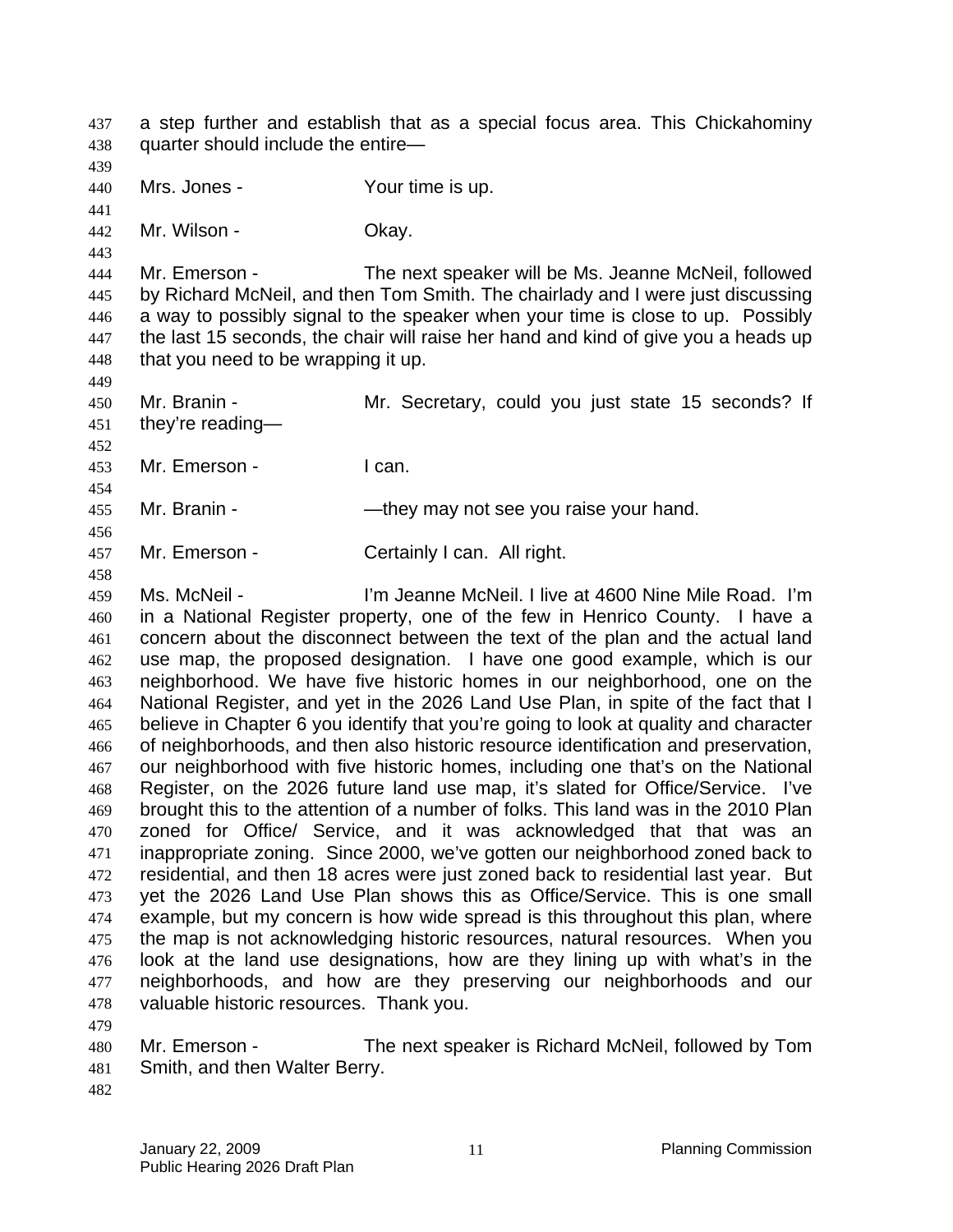Mr. McNeil - Chairman, thank you for taking the time. I'm Richard McNeil, 4600 Nine Mile Road. I volunteer for the County, Parks and Rec, in the Historic Preservation Advisory Committee, where we act in an advisory capacity. We meet monthly with Parks and Rec staff, and we advise our supervisors on all things historic preservation. This is information to be taken under advisement only. The reason I state that is we have a wealth of historic preservation areas, and cultural resources in Henrico County; however, they are not protected by anything but a lick and a promise. By that I mean we're looking for some kind of stronger language in the Land Use Plan to do more than acknowledge our historical holdings, but actually do something to protect them for future generations. What I would like to indicate that as stewards for our County, I encourage everyone to volunteer and pay attention to historic resources. I couldn't help but notice that in the 19 land use categories for this map, there wasn't a single land use category indicating historic preservation unless it happened to be a national park. What I would like to encourage the Planning Commission to do is to embrace historic preservation. The present generation expects this. It's what everybody is doing. It's our duty to future generations to do this as well. Thank you for taking the time. 483 484 485 486 487 488 489 490 491 492 493 494 495 496 497 498 499 500

502 503 504 Mr. Emerson - The next speaker will be Mr. Tom Smith, followed by Walter Berry, and Charlie Thomas. I will note that when I mention, you still have 15 seconds when I let you know, so you don't have to stop immediately.

- 506 507 508 509 510 511 512 513 514 515 516 517 518 519 520 521 522 523 524 525 526 Mr. Smith - The Madam Chairwoman, members of the Commission, thank you for the opportunity to speak. My name is Tom Smith. I live at 6402 Westham Station Road here in Henrico. I feel that it's in the best interest of the citizens of Henrico County and the Commonwealth to strive for a comprehensive plan that works to protect our natural resources within the County. I'm concerned that two stated assumptions dealing with steep slopes and wetlands in the Draft Comprehensive Plan will have direct and negative impacts on our citizens and the Chesapeake Bay, and should be addressed. First, the Draft Capacity Analysis in the Plan assumes that steep slope lands will be included in the built area. Numerous localities throughout Virginia and beyond have enacted steep slope ordinances because development on steep slopes has proven to resolve in increased soil erosion and storm water runoff, directly impacting water quality. Not only is this a problem today, but the best scientific evidence available indicates a better than 90% chance that climate change will bring increased storm events to Virginia, thus exacerbating the problem. The Virginia Climate Change Action Plan just completed called for state agencies and local governments to prepare for and adapt for climate change. Secondly, the Draft Capacity Analysis assumes that development will occur on 50% of the wetlands that occur outside of the floodplain. Chapter 8 in your Natural Resources Comp Plan clearly states the values that wetlands provide to all of us. I couldn't say it better than it's already been written.
- 527

501

505

528 Mr. Emerson - Fifteen seconds.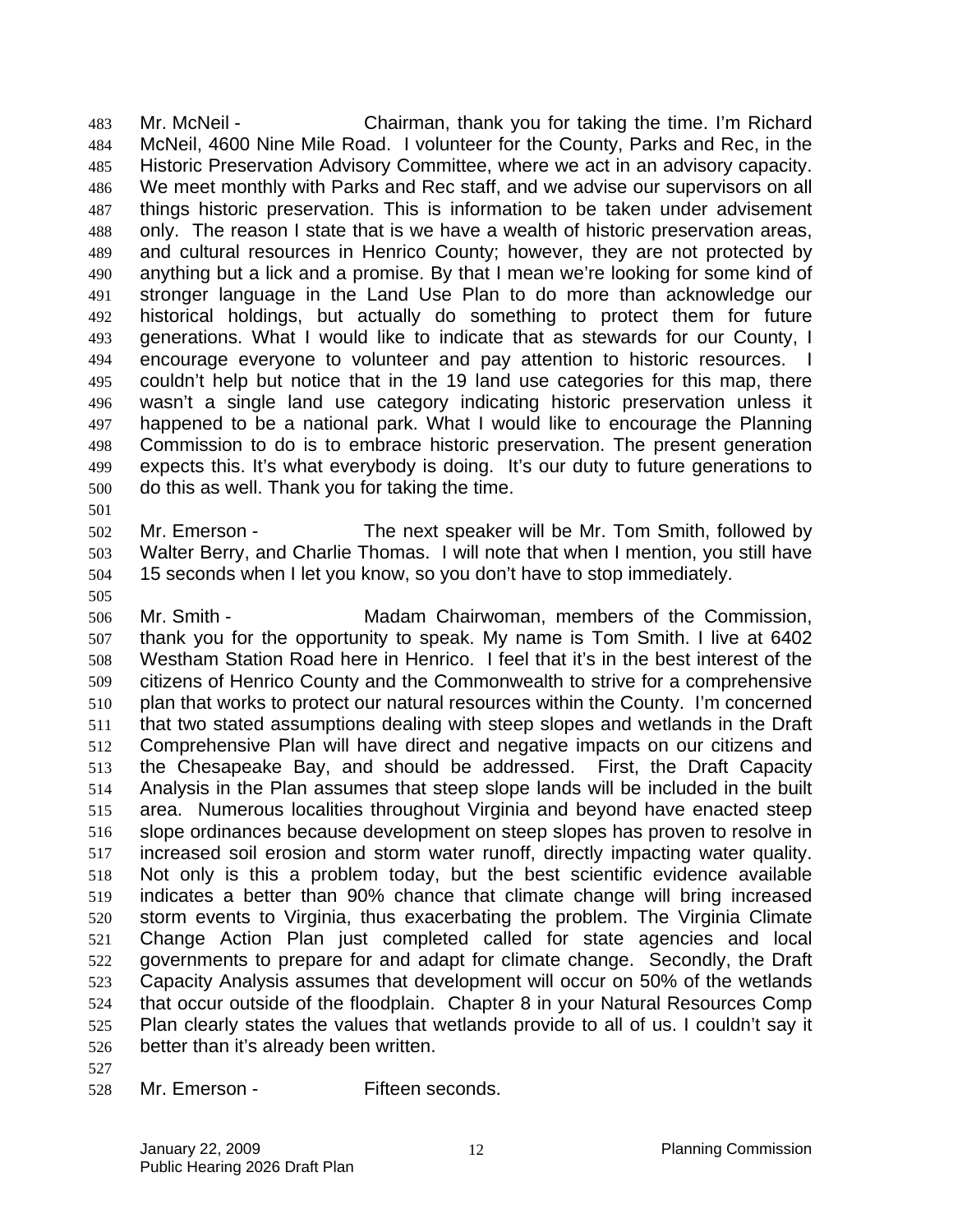- 529
- 530 531 532 Mr. Smith - In addition, wetlands are not recognized as providing very significant benefits for climate change because of the carbon sequestration value—
- 533
- 534 535

537

540

572

Mrs. Jones - Thank you.

536 Mr. Smith - — — — — that they provide. Thank you.

- 538 539 Mr. Emerson - The next speaker will be Walter Berry, followed by Charlie Thomas, and then Lloyd Vye.
- 541 542 543 544 545 546 547 548 549 550 551 552 553 554 555 556 557 558 559 560 561 562 563 Mr. Berry - Walter Berry. 7021 Osborne Turnpike. Members of the Commission, thanks for my two minutes. My concern is transportation. Most of Eastern Henrico and anyone further out Route 60 will find a way to 64, but the rest of those closer in will continue on down Williamsburg Road. Darbytown Road has either been completed in the last five years or just being built—Darbytown Meadows, Eagles Nest, New Market Village, Windsor Oak, Castleton—many, many folks who are just being added. New Market Road, Route 5 on many plans, shows its need to be four lanes in itself. Osborne Turnpike and further south towards the river, starting from Rocketts Landing, Tree Hill Farm. Wilton on the James, Olde Colony Estates, Villages at Osborne, Settlers Ridge, represent 25,000 people or more, easily. Route 60, Darbytown Road, and Route 5, all these collect, basically, on a tight turn; we can call it a postpone at Main Street. At that point, it's a lot of businesses and residents, 10-foot sidewalks. You got a door. You're trying to take all this from Route 60, and Darbytown Road—just a tremendous amount of people, traffic coming in that small little tight section. There is nothing on any plan anywhere that has given us any resolution to getting us into the City or onto 95. Tree Hill Farm, I spoke out against that. I went because of that same issue. Being on Osborne Turnpike, you realize that we're divided up in 3, 6, 12 or huge estates, this farmland. As you go down, you'll see there are 60 homes basically on about 10 acres. We realize how out of place that one development is. Basically, I just feel like there needs to be a good resolution for this traffic before any more development's allowed in the 2026 Plan. Basically, what happened in the far West End, Short Pump area—
- 564 565 566 567 568 569 Mrs. Jones - Thank you. Mr. Smith - The Should be a testimony to why you should fix this first.
- 570 571 Mr. Emerson - The next speaker will be Charlie Thomas, followed by Lloyd Vye, and then Nicole Ellis.
- 573 574 Mr. Thomas - I'm Charlie Thomas. I'm at 7908 Shining Circle, Henrico County, Virginia. I want to thank the Board for the opportunity to speak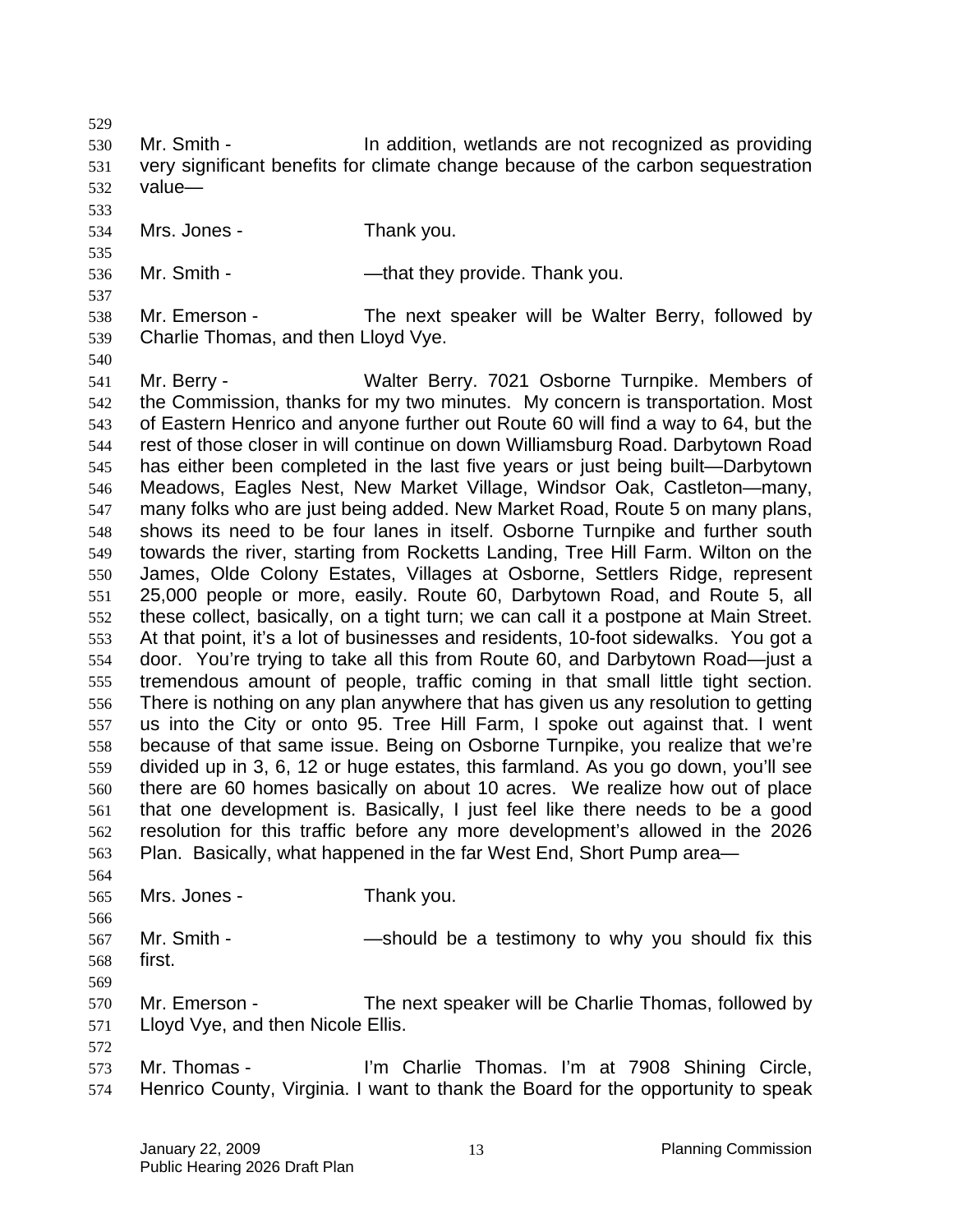tonight. In Henrico, I'm a driver, I'm a cyclist, and a pedestrian. I'd like to make a comment on the transportation part of our plan. I think as far as roads, we are in good shape for the most part except for Short Pump right here, which is Tyson's Corner South now. You see a very strong lack of facilities for cyclists and pedestrians. I think a couple folks mentioned cycling tonight. Many communities have a lot of cycle trails and whatnot. I'd like to see it in Henrico as well. If you look at the environment and transportation, we also look at our carbon footprint. This is becoming a hot topic in our new plans these days. So, I would like to know what the County plans to do as far as reducing its carbon footprint in terms of improved traffic engineering, ultimate transportation or other means. I did notice the plan dependence on GRTC as the mass transit, but is that the only alternative? Another thing that was mentioned in the plan was making Broad Street more walkable. I'm not sure what that meant. Of course, West Broad is a VDOT road and not a Henrico Road. What can we do to improve facilities along there? I note there have been several pedestrian fatalities, and bicycle fatalities in the past 10 or 15 years, yet nothing's done out there. There are well-worn paths on both sides of Broad Street, and also on some side roads feeding into it such as Wistar where there are a number of notably new Americans who walk back and forth there on narrow paths that are likely targets for pedestrian hits. I'd like to see those things included in the plan, what can we do to improve these things. Thank you. 575 576 577 578 579 580 581 582 583 584 585 586 587 588 589 590 591 592 593 594 595

596

598

- 597
- Mrs. Jones Thank you, Mr. Thomas.
- 599 600 Mr. Emerson - The next speaker will be Lloyd Vye, followed by Nicole Ellis, and then followed by Joseph Catz, I believe.
- 601

602 603 604 605 606 607 608 609 610 611 612 613 614 615 616 617 618 619 620 Mr. Vye - Thank you, Mr. Secretary, Madam Chair, and the Commission members. Lloyd Vye, 3015 Birchbrook Road in the Brookland District right near this building. I'm the statewide vice president of the Virginia Bicycle Federation, and also a member of the Richmond Area Bicycling Association. I'll be concentrating on the section on transportation with the pages in the 170's. I used to be criticized all the time as being from Henrico County, probably the least bicycling and pedestrian-friendly place in the Commonwealth. I have to say that that's starting to change, and I'm very much encouraged by some of the things I've seen. We've always had U. S. Bike Route 1, and U. S. Bike Route 76 come through a portion of this county. Now they are fully signed, 100% signed, and that's a tribute to the Transportation group here in this county who's worked with me to get that done. In pedestrian matters, we do have a long way to go. Right here on Hungary Spring Road, I'm thrilled to see what has been done on this particular widening project from Staples Mill on to Broad Street. We see sidewalks, we see pedestrian crossing signals—unheard of in this county, and that's tremendous. We applaud you for that, and we hope to see it continue. The verb in there that I saw—I think it's on page 177—is "require" the developer to put a sidewalk along all arterials, and I applaud you for that. That will be a tremendous improvement over the conditions we have on, say, Wistar Road, as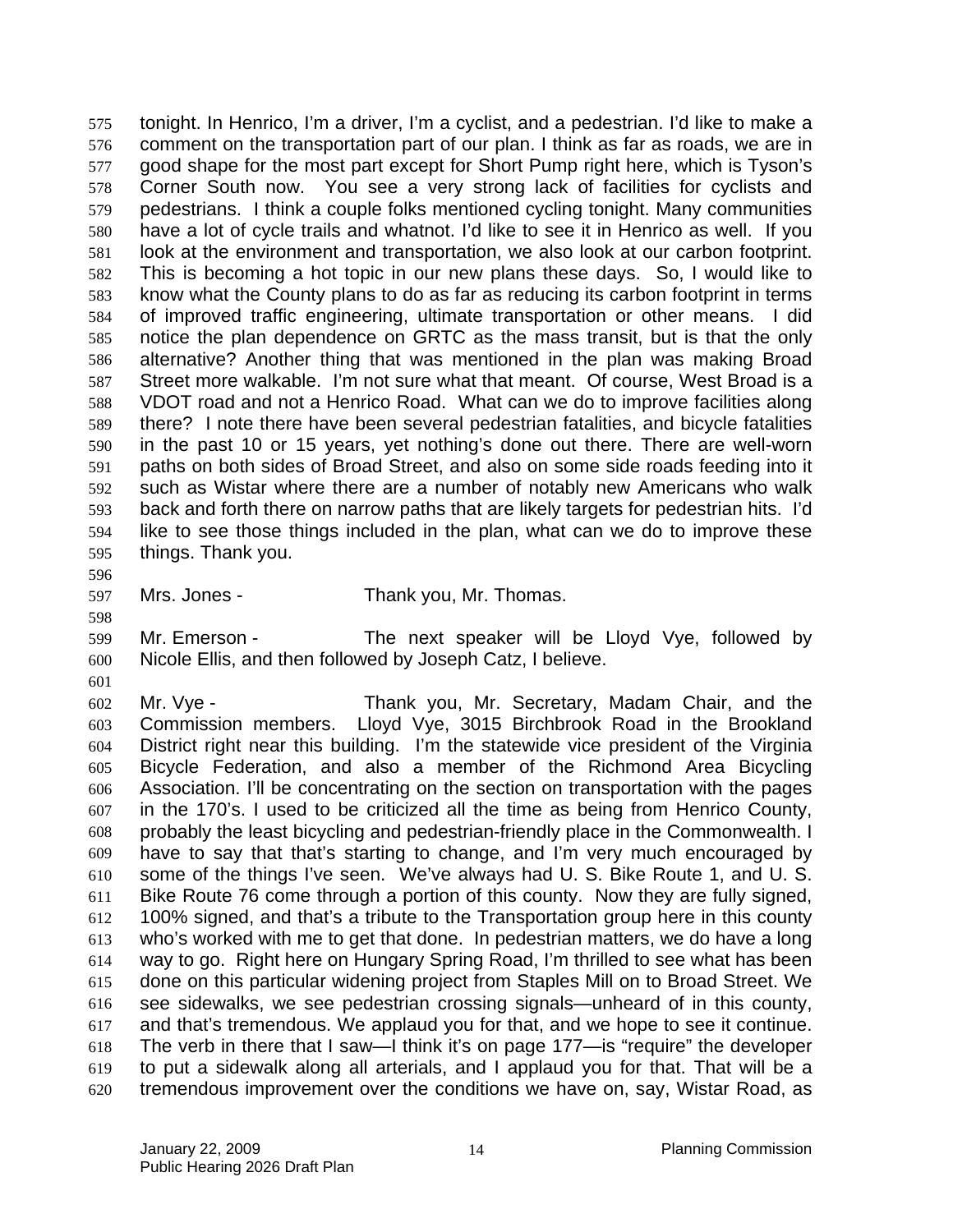Charlie has just mentioned. I live and go through there all the time, and it's really pitiful to see the people pushing baby carriages and so on off to the side of the road trying not to get hit. So, let's keep it going for the bicycling— 621 622 623 624 625 626 627 628 629 630 631 632 633 634 635 636 637 638 639 640 641 642 643 644 645 646 647 648 649 650 651 652 653 654 655 656 657 658 659 660 661 662 663 664 665 666 Mrs. Jones - Thank you, Mr. Vye. Mr. Vye - The South Common and for the pedestrians. Thank you. Mr. Emerson - The next speaker will be Nicole Ellis, followed by Joseph Catz, and then Bob Gunst. Ms. Ellis - Thank you. If possible, before you start the clock, I'd like to point out that as citizens we've been asked to read multiple drafts of a more than 300-page technical document, prepare a statement, and in our case, hire a sitter, fight traffic, and get here to be told we only have two minutes. I think that's unreasonable. And frankly, I think it's borderline insulting. I will do this as efficiently as I possibly can. This land use update process began with a survey designed to determine what Henrico residents want for their county's future. The survey was conducted by Mr. Dale's company. They were analyzed and distilled by that company into a 12 page document. Mr. Branin - Ms. Ellis? Ms. Ellis - The Mes. Mr. Branin - May I interrupt you for one second? Ms. Ellis - Sure. Mr. Branin - State your name and address please. Ms. Ellis - Sure. My name is Nicole Anderson Ellis. I live at 1431 Chaffins Bluff Lane. I didn't give my name because it's long and I don't have a lot of time. Mr. Branin - **Understood.** Ms. Ellis - The A couple of quotes from the survey summary document created for the County. Quote, "Overall, 82% of respondents support further restricting or managing new development in rural areas." I'll continue the quote, "Not surprisingly, given such a large percentage, support was strong across all categories of respondents that were analyzed for this summary. Those categories include residents from all five districts, racial groups, and economic groups." Eighty-two percent. Next. Ninety-eight percent of people who were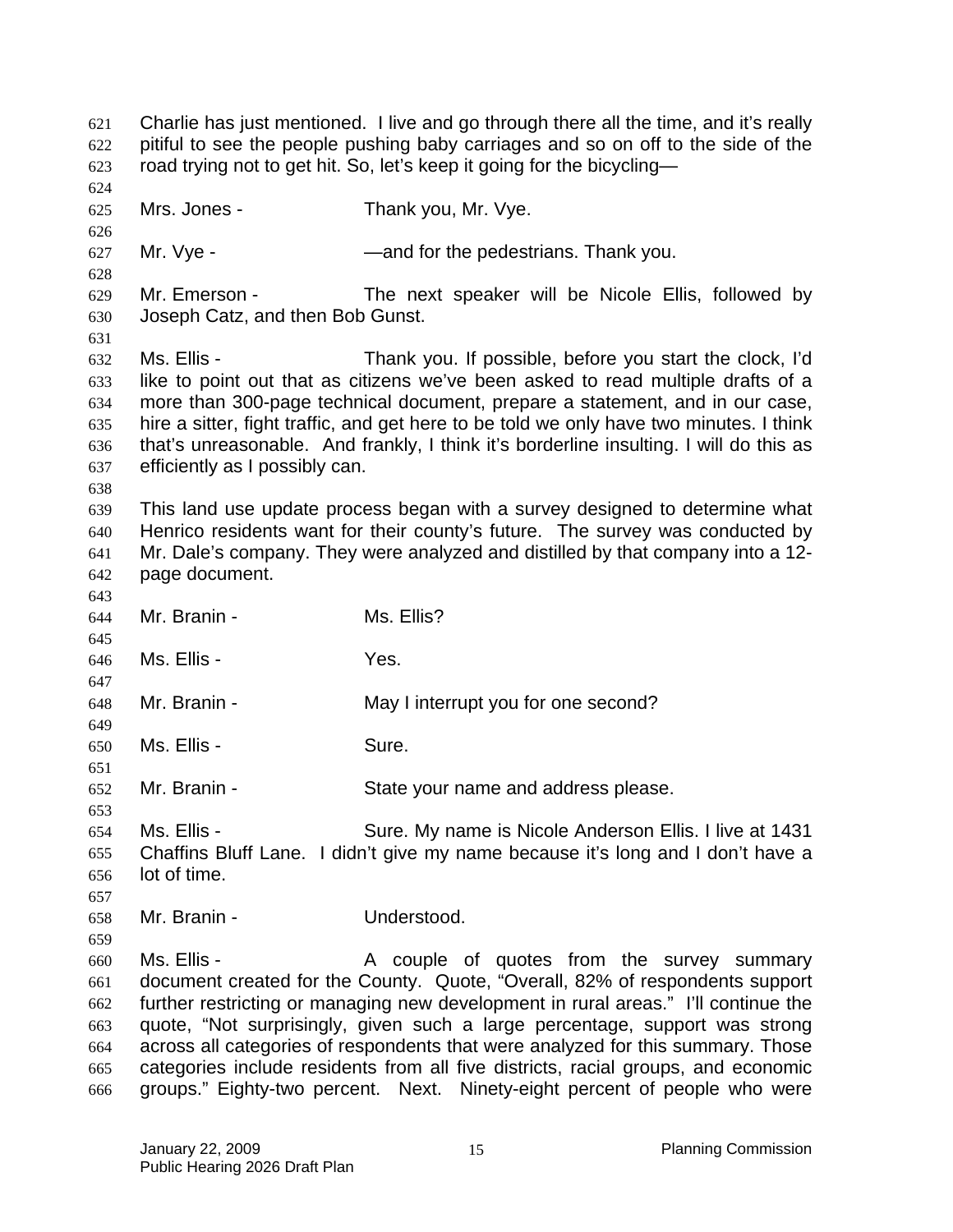surveyed think that the minimum lot size should be at least one acre. That's a compilation of those who think that it should be one acre and those who think it should be more. Ninety-eight percent a minimum of one acre. Next. Fifty-three percent rated environmental issues as quote-unquote, "very important." That's more than rated economic development issues as important. When asked to rank their top issues, 40% named land use. That's twice as many as named transportation. Quote, "Items that do not appear to be of great concern are the availability of housing." Quote, "There was clear-cut support for preserving environmentally-sensitive areas." Quote, "The comments contributed include worries about too much growth, and unraveling the social fabric." Further restriction on development, protecting rural areas, less growth, lower density this is what your constituents say they want. In effect, this land use plan does the opposite. Is there anyone present who would defer their two minutes to me? May I continue? 667 668 669 670 671 672 673 674 675 676 677 678 679 680

682 683 684 685 686 687 688 689 690 691 692 693 Mrs. Jones - I would like to make just a small comment. In trying to formulate tonight, we know that your time is valuable. We thought we would give a prescribed amount of time in order to get concerns of the speakers. We thought there were so many opportunities to discuss this, we thought we'd come to this meeting with just the targeted comments. There are a lot of things to be said. It is within our discretion to go ahead and modify this arrangement that we've made tonight. However, I want you to understand that our two-minute time limit was in an effort to make this an efficient input session, and that's what we're trying to do, not to stifle comment. So, knowing that you had two minutes, I was hoping that folks in the audience would think about their comments, and target that to the two-minute time period since you knew that was what you had. That's the reason behind it.

694

696

698

702

704

706

681

695 [Several mumbling voices.]

697 Mrs. Jones - The South State of Just a moment, please.

699 [Male voice speaking off mike—"She can have my two minutes.]"

700 701 Mrs. Jones - Pardon?

703 Mr. Emerson - I have no idea where he falls on the list.

705 Mrs. Jones - Ckay.

707 708 Mr. Emerson - Oh, yes, we would have to do that. Now, to 27 speakers.

709 710 711 Mrs. Jones - Okay. Also, you must understand that as we planned this session, we had no idea whether there would be 20 people here or 120.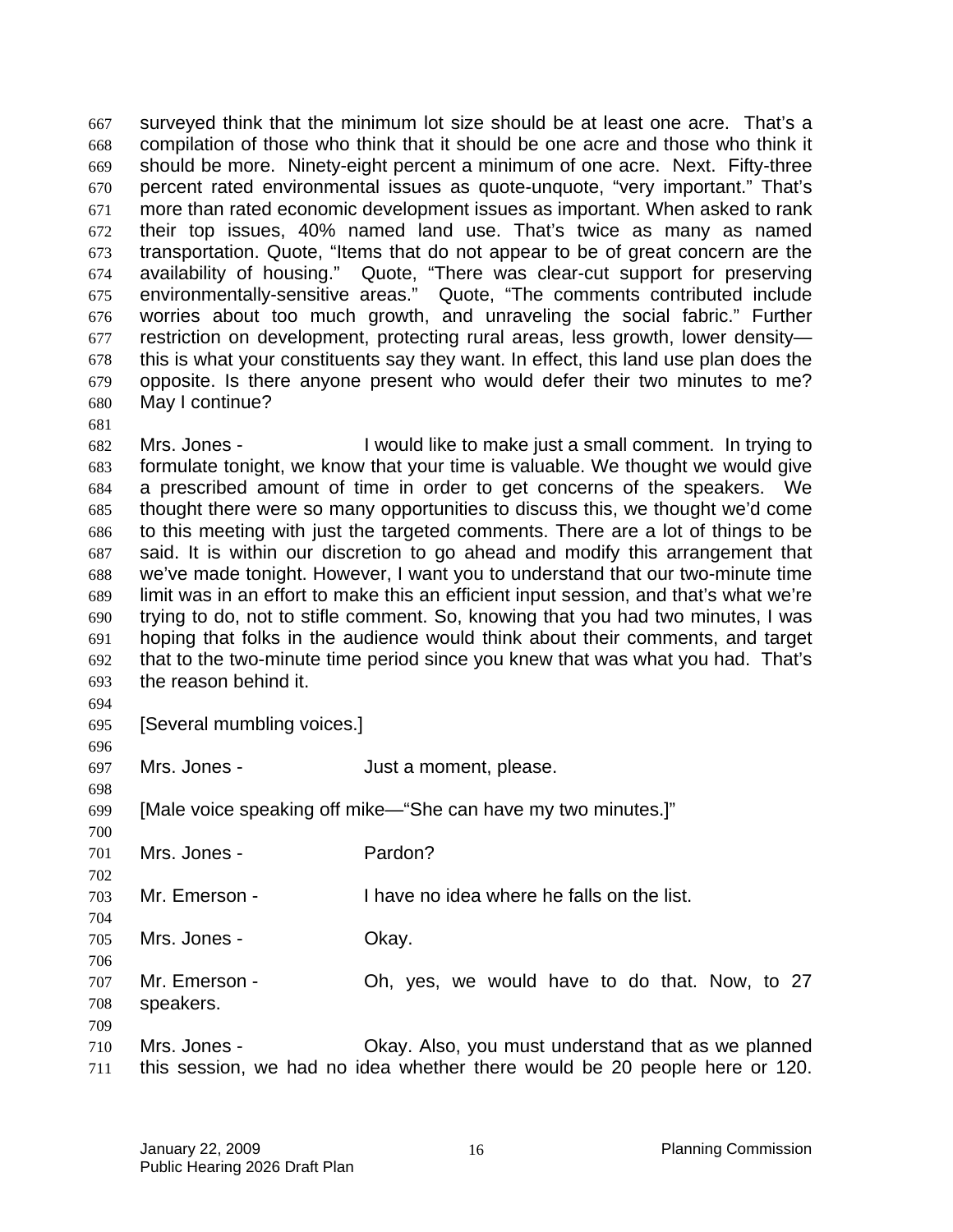with that in mind, if someone would like to yield their time. 713 714 715 716 717 718 719 720 721 722 723 724 725 726 727 728 729 730 731 732 733 734 735 736 737 738 739 740 741 742 743 744 745 746 747 748 749 750 751 752 753 754 755 756 757 Mr. Emerson - We'd have to have a name. Okay. Ms. Ellis - I don't have that much more to say. Mr. Emerson - All right, how many are we—Mr. Catz? Okay. All right. We'll let you go with that and see if you finish in two minutes. Mrs. Jones - Will that suit? Ms. Ellis - Yes, thank you. Mrs. Jones - Chay. You're welcome. Ms. Ellis - So, to recap, that's what your constituents say they want. In effect, this land use plan does the opposite. It gets rid of the prime agricultural designation. It gets rid of it. It replaces it with prime agricultural slash rural residential, which is an invitation to developers to come out and build more. It takes the environmentally-sensitive James River corridor and converts stretches to high-density development. That corridor, culminating with the vast relabelling of more than a thousand acres at Varina Farms, which has been mentioned already tonight, from Prime Agricultural to Suburban Mixed-Use essentially Short Pump East. That is leapfrog development, which Mr. Dale mentioned earlier was trying to be avoided. In the next draft, I invite this Body to correct these errors, to listen to the residents you represent, and to make three changes. One, put the prime agricultural designation back on the map. Two, erase the clearly inappropriate Suburban Mixed-Use designation from Varina Farms and the remaining open space in the James River corridor. And three, remind major landowners that while they are free to divide and develop their land, it is not the responsibility of the County to rewrite the Land Use Plan to help individual landowners maximize the profitability of their property, particularly when the changes in question fly in the face of the vast majority of County residents' desires. Thank you. Mrs. Jones - Thank you, Ms. Ellis. Mr. Emerson - All right. The next speaker will be Mr. Bob Gunst, followed by Michael Keegan, and then Henry Nelson. I believe the Commission probably has already received this, or reported it to them already, Mr. Gunst. Mr. Gunst - This is new. This has been revised from one as recent as two days ago. My name is Bob— Mrs. Jones - State your name and address, please.

Please understand the reasoning behind these guidelines we've drawn. Now,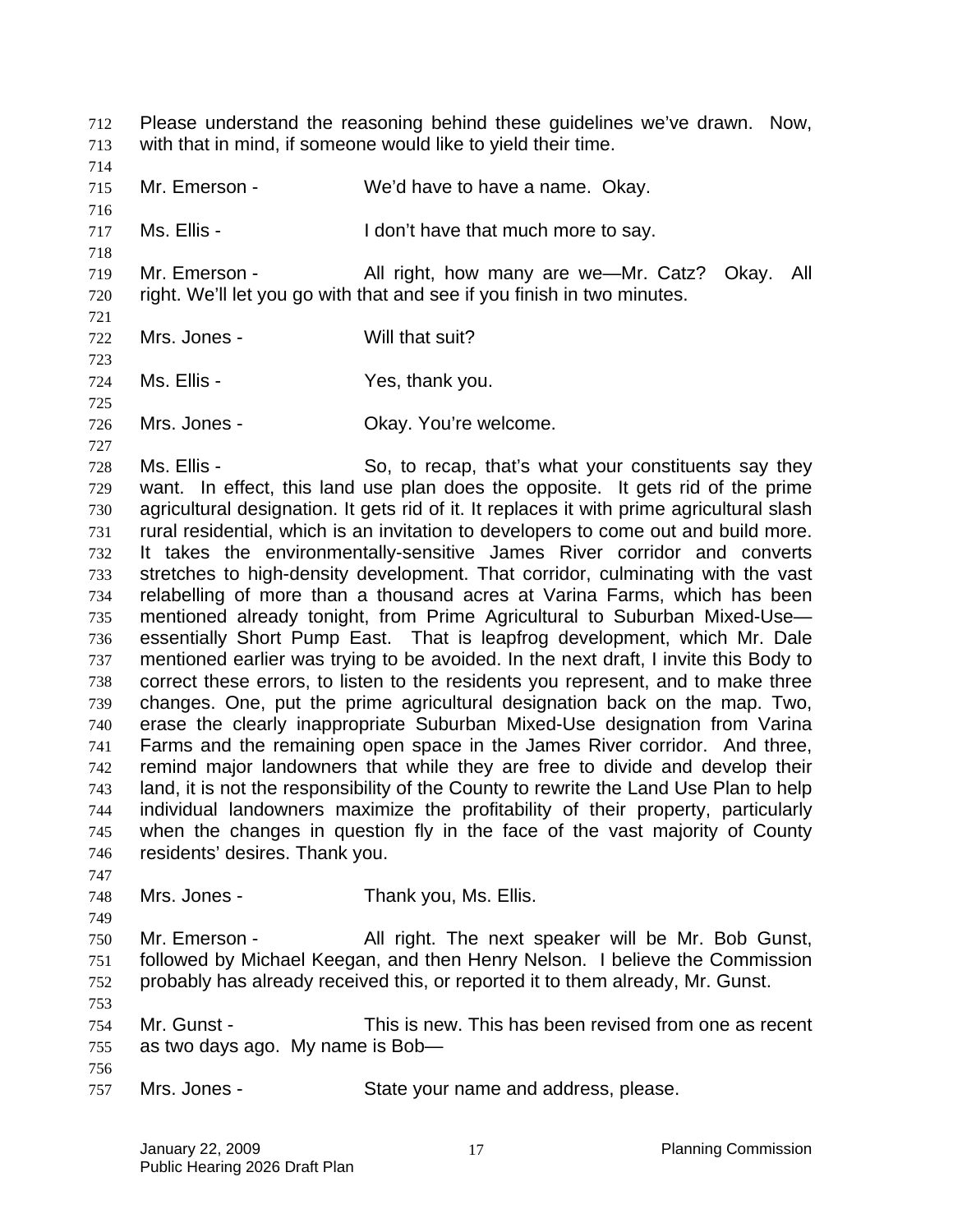759 760 761 762 763 764 765 766 767 768 Mr. Gunst - The State of Yes ma'am. My name is Bob Gunst. I'm here on behalf of Suzanne Smith and Sharon Shiner, who are the owners of 12321 Kain Road, Three Chopt District. As the handout states, we have simply been studying the Concept Plan and the Thoroughfare Plan, and we believe that we've found an alternative alignment which better accommodates future growth. It's difficult to imagine some of this growth right now during these difficult economic times, but looking down the road, we feel that this plan clearly does that, and will not conflict with things such as the future interchange, and widening of 64 to accommodate that. Also, it fits nicely. We would like for you to consider it carefully. I yield the balance of my time.

769

771

758

- 770
- Mrs. Jones Thank you very much, Mr. Gunst.

772 773 Mr. Emerson - The next speaker is Michael Keegan, followed by Henry Nelson, and then Margie Swart.

774

775 776 777 778 779 780 781 782 783 784 785 786 787 788 789 790 791 792 793 794 795 796 797 798 799 800 Mr. Keegan - The Madam Chairman, my name is Michael Keegan. I live at 2844 Hampton Woods Drive in Henrico County. I live just about a mile south of Short Pump Mall. I've been living in that area for the last 16 years when I moved to Henrico County. When I was in high school and college, I bicycled a lot, including as my primary transportation to work. When I moved to Henrico County, I just sort of stopped bicycling because I could not find a safe place to do so. I hooked up with the Richmond Area Bicycle Association a couple years ago, and I started bicycling some, mostly on the edges of Henrico County because in larger numbers, you're less likely to get hit in traffic because there will be a witness if you get hit. That was truly what gave me the courage to start bicycling again. I started bicycling to work after studying maps for hours trying to find a safe way between my house in the Short Pump area and my work just north of 64 and 95 on the north and east side of both of them. When I went to work, I found other bicyclists would say, "How did you get here? There's no safe way to get here." I found it a primary concern among bicyclists as not just the exercise portion of it, but is there a safe way to do it. What I come here today to ask you is to consider building bicycle corridors that would make it safe for people to bicycle. Not only will the people in places like where I work come out of the woodwork and say, "Hey, I'd like to do that, too," but also it would be safer for the cars. As some of you may have seen, if you get five bicyclists in a row, it holds up the cars behind them. It's hard to pass five bicyclists in a row. I encourage you to build bicycle corridors that make it safe for people to bicycle to work. Not only would it be good for environmental reasons, it would also be good for our health reasons. So, my encouragement here today is to do this. It can be done, it has been done in major European cities, and some United States cities, although I fully admit not a lot of them. It would be an outstanding thing for Henrico County. Thank you.

801

802 803 Mr. Emerson - The next speaker is Henry Nelson, again followed by Margie Swart, and then Sonja Ingram.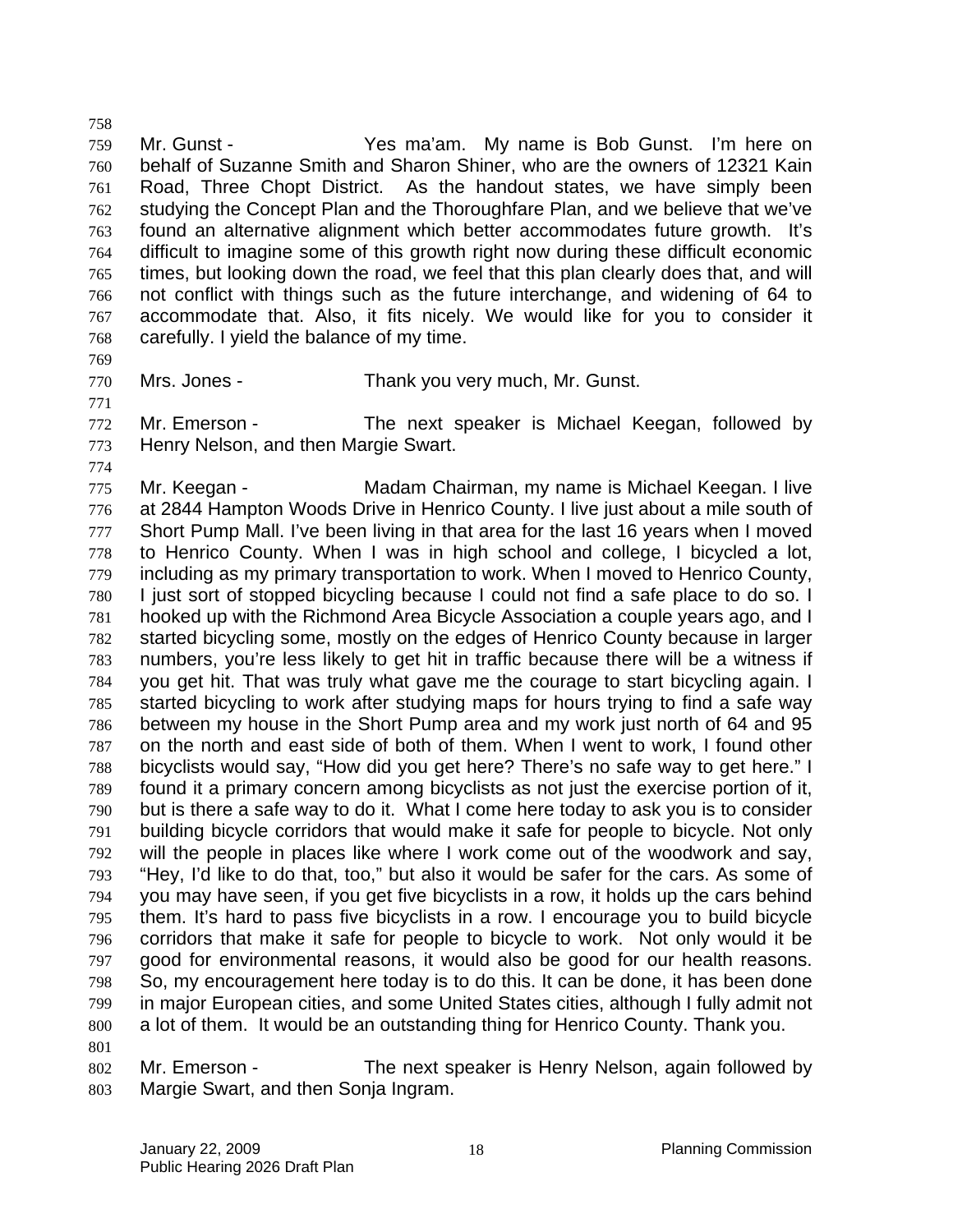805 806 807 808 809 810 811 812 813 814 815 816 817 818 819 820 821 822 823 824 825 826 827 828 829 830 831 832 Mr. Nelson - Than you very much. I'm Henry Nelson, 3600 New Market Road. There are several things I want to bring to your attention tonight and format any presentation of the following chronology. One, the historic preservation ordinances need to be part of this land use plan, otherwise, historic preservation is left up to the good will of the current and future property owners. It's not sufficient. Open space designations are not sufficient in certain areas, and they need to be inclusive. Cornelius Creek in and around the Morton Property needs to be inclusive, including the abandoned Bickerstaff Road, otherwise infill subdivision development will happen, like it's happened similar to nearby properties. Turkey Island Creek south of Route 5 needs to be included, very historic. And Runnymeade property, currently owned by the County, 1,000 acres, needs to be designated Recreation, along Willis Church Road. I'm opposed to the Commercial Arterial designation of 295 and Route 5 southwest quadrant. I feel like this would give a big box destination to Route 5, which we do not want, nor do we desire. I believe it should be frozen with its current designation on the land use map of 2010, which is office space development, Office/Service, and Rural Residential. Route 5 we hope to service local residents with tourism and a commercialism sufficient for the residents in and of the community. Also, I'm concerned about open space further in that, and the Suburban Mixed-Use, Traditional Neighborhoods, and Urban Mixed-Use, that percentages of open space be inclusive and specific. I would recommend 30 to 40% in each of those categories because we believe in having density, but not without amenities. No one wants to just walk out into an open faced wall when they leave their residential area, nor should they. So, I think we need to do the various things that we've included—encouraging rural preservation, protecting natural historic resources, and making those inclusive percentages part and parcel of that which we do. Otherwise, what we may find is that what we've designated is simply a placebo and not a plan at all. Thank you.

833 834

835

804

Mrs. Jones - Thank you very much, Mr. Nelson.

836 837 Mr. Emerson - The next speaker is Margie Swart, followed again by Sonja Ingram, and then followed by Nelda Snyder.

838

846

839 840 841 842 843 844 845 Ms. Swart - Good evening. I trust that the planners that I spoke with in the last couple of days will take my comments into consideration, and I'll also have a few words with Mr. Branin after the meeting. I would like to defer my two minutes to those that worked so hard and prepared their information to be presented. Specifically any of the eight or nine that were cut off before me, I would like for them to have my time. I was particularly interested in the first gentleman that seemed to have a lot more to say and was cut off.

- 847 848 Mrs. Jones - Thank you, Ms. Swart.
- 849 Mr. Emerson - The next speaker will be Sonja Ingram.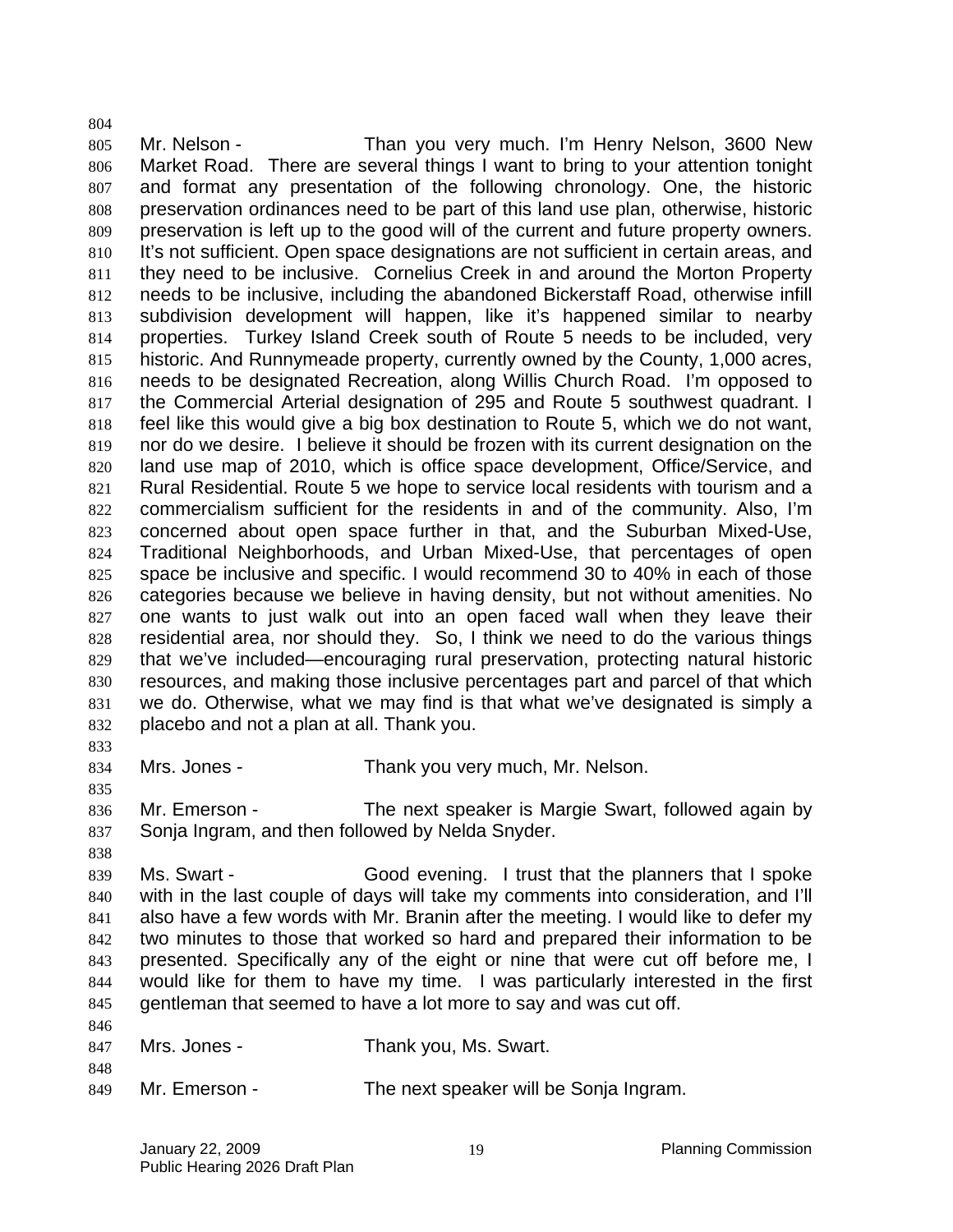851 852 853 854 855 856 857 858 859 860 861 862 863 864 865 866 867 868 869 870 871 872 873 Ms. Ingram - Thello. My name is Sonja Ingram. I am the field representative for APVA Preservation Virginia. APVA is based out of Richmond. It was formed in 1889, and it is the oldest statewide historic preservation organization in the country. I'm here to speak in support of protecting the historic resources in Henrico County, and archeological sites. I'm not a Henrico County resident, but I am speaking from a statewide preservation perspective. I just want to make a couple of quick points. Historic preservation and land preservation are not obstacles to progress. People often see historic preservation as the halting of the use of a property, but this is not true. All across the United States and Virginia, historic structures have been saved, renovated, and are being used for a variety of individual and viable community uses. So, not only does historic preservation and land preservation through PDR or TDR programs preserve what is unique about a community, it also can enhance the economic viability of a community through, for example, heritage tourism. We've seen this done all over Virginia in Albemarle County and Halifax County. I also want to point out that the historic resources and archeological sites here in Henrico County are no less important than the sites in the communities that have used historic preservation effectively. Another quick point that I want to make is that ATVA strongly feels that historic preservation needs to be and can be melded effectively with all areas of planning. This is, you could say, a new era, and all counties and towns and communities need to think progressively and intelligently. Comprehensive plans are meant to plan for the future. Henrico County needs a smart process to utilize and save their historic scenic assets.

- 875 Mrs. Jones - Thank you, Ms. Ingram.
- 877 Ms. Ingram - Thank you.

850

874

876

878

881

879 880 Mr. Emerson - The next speaker is Nelda Snyder, followed by A. R. Goodwin, and then Annette Price.

882 883 884 885 886 887 888 889 890 891 892 893 894 895 Ms. Snyder - Good evening, Madam Chairperson, Commissioners, Mr. Jernigan, Mr. Emerson. And thank you, staff, for all your work. I am Nelda Snyder, and I am representing the Varina Beautification Committee, and would like to speak to you specifically about our Route 5 corridor. This is Henrico's historic byway. Its preservation is so important, and it's enhancement. It is what we have that could be of such benefit to us. If you would close your eyes for just a minute and try to see a woodland path along the north shore of the James River, and Chief Powhatan striding along. That's this byway. That is its origin, and that's our history and what we have to promote. It can do so much for Henrico, the historic preservation, the historic sites along the byway. It's tourism. It's dollars. And it preserves our history at the same time. To do this, it's inherent to envision, and to take action. As suggested in the 2026 Plan, Chapter 7, this is #5 New Market Road Corridor Focus Area. Let us help you to do that detailed study that we suggested, that visual inventory, and suggestions for standards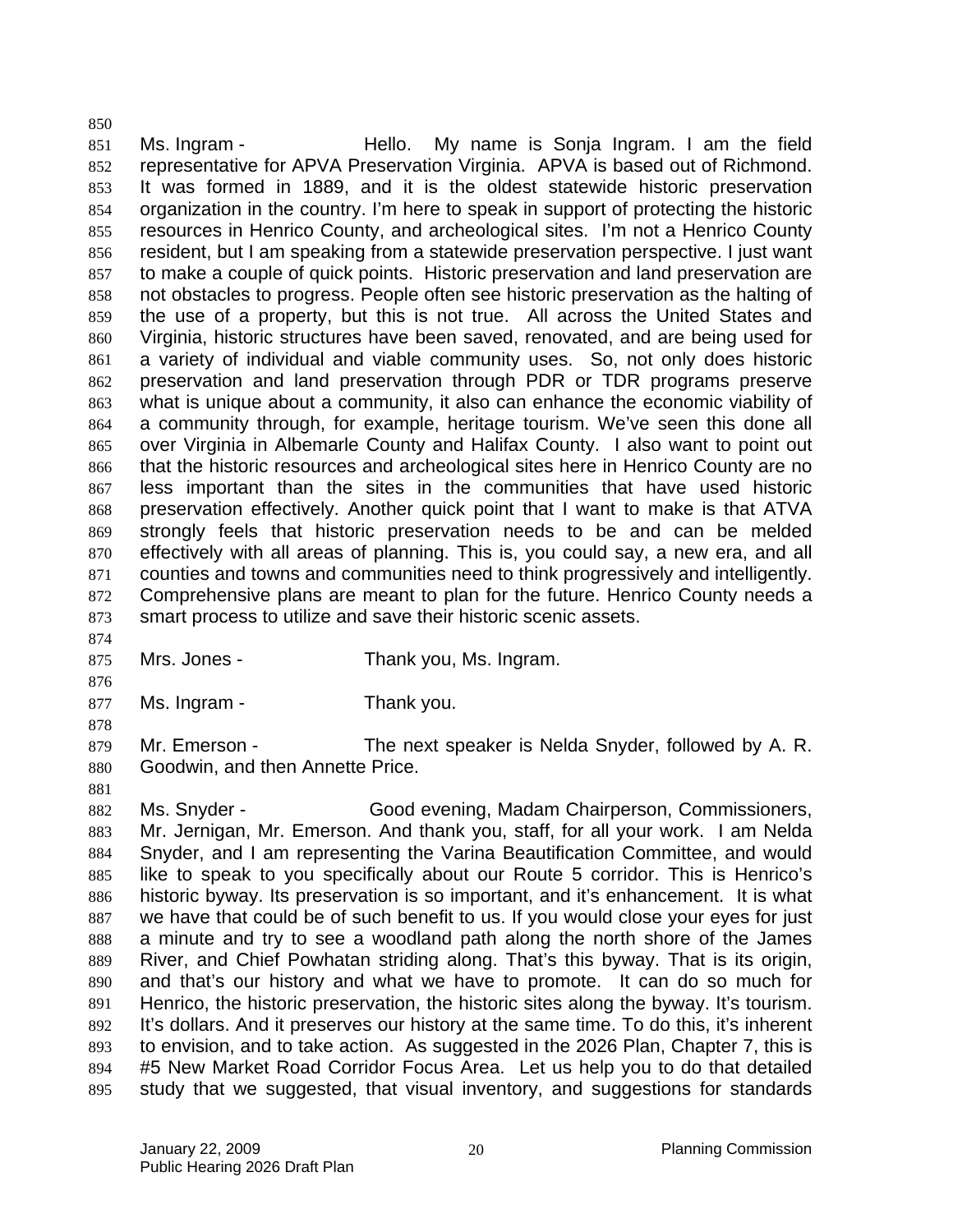under an overlay district. Please, let's not waste any more time or any history. There is a lot of indecisive language we can get rid of in there. We want to change the "might," we want to change the "ifs, the "coulds," and the "potential," and we want to make all of those into actions. Let's make this unique, old, historic highway into a treasure for Henrico County. 896 897 898 899 900

902 Mrs. Jones - Thank you very much.

904 905 Ms. Snyder - And get rid of the commercial arterial, okay? And put in a bike trail.

906

909

901

903

907 908 Mr. Emerson - **Next speak is A. R. Goodwin, followed by Annette** Price, and then Stephen Winks.

910 911 912 913 914 Ms. Goodwin - Madam Chairwoman, ladies and gentlemen. I'd like to say before I start very quickly that in November of last year I spoke before the Board of Supervisors to introduce a historic preservation study that I've undertaken, and turned into them. I'm sorry. My name is A. R. Goodwin. I live at 1107 Greenview Drive. Pardon me?

915

917

916 Mrs. Jones - Thank you.

918 919 920 921 922 923 924 925 926 927 928 929 930 931 932 933 934 935 936 937 938 939 Ms. Goodwin - Thank you. Anyway, last November, I spoke before the Board of Supervisors because I've done a historic preservation study. I had an associated online petition searchable under Henrico Historic on iPetitions.com. But somehow, no mention of the statistics I'm about to give, or the petition I introduced made it into the Board minutes. So, I'm here again. In Henrico, we have physical evidence remaining from over 300 years of history, not just locally, but nationally-important history. In 1975, Henrico County undertook a survey of our county's historic resources. The resulting survey was published in 1976, and again in 1978 under the Inventory of Early Architecture and Historic and Archeological Sites in Henrico County. The survey gave background information on 183 sites and structures in Henrico. By 1998, at least 85% of those resources were lost. In 1998, Henrico County published a new inventory of early architecture, again detailing 183 resources. How is this possible? Eighty-five percent of the 1998 inventory content was comprised of newly-named sites and structures. Now, I don't begrudge anything that's been newly listed, or is listed in the future; I think that's great. But as the evidences of our county's rich history continue to be lost, new sites and structures are proclaimed historic. We're up into the 1920's, 30's, and 40's now, by the way. By early 2006, 15% of the 183 newly-named resources had also been lost. This pattern still continues. I understand that the County is currently in the process of planning—

940 Mr. Emerson - Fifteen.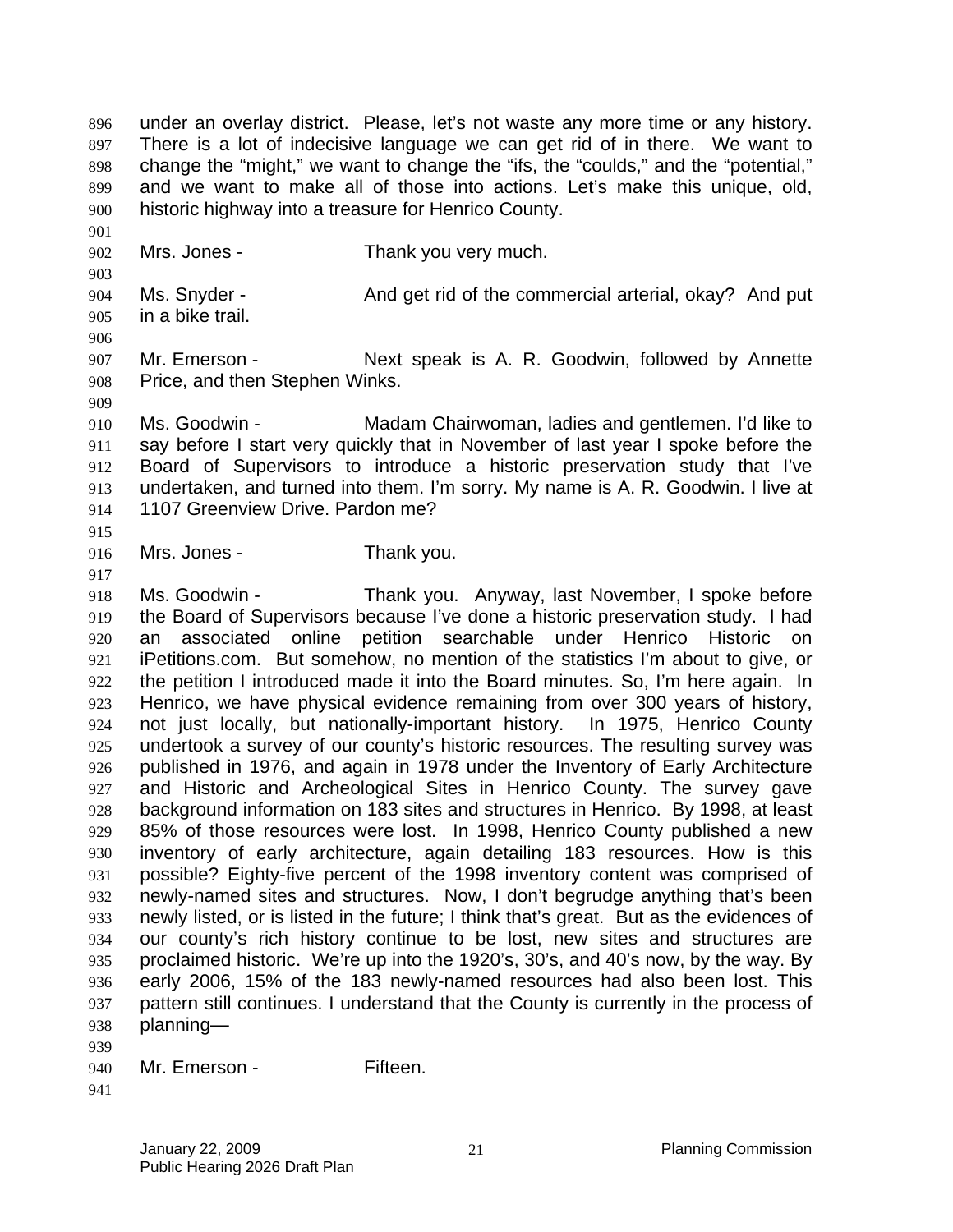Ms. Goodwin - —for a historic resources inventory update to be undertaken. Making an inventory is not enough. If you face the extinction of anything only by taking inventories, you'll end up with a list. And that's all we have in Henrico now, sadly, a dwindling list. This takes active tools. If you review the material I'm about to hand in, in my petition, I've come up with some tools [goes off mike – inaudible]. 942 943 944 945 946 947

- 949 Mrs. Jones - Thank you very much, Ms. Goodwin.
- 951 952 Mr. Emerson - The next speaker is Annette Price, followed by Stephen Winks, and then Andy Edmunds.

954 955 956 957 958 959 960 961 962 963 964 Ms. Price - Hello, Annette Price, 6551 Barksdale Road. I don't have anything prepared, but I'm just curious to know are people here who have agricultural land already zoned, will we be required to rezone these lands into these different fabulously colorful things that you're showing up there like Traditional Neighborhood Development? I can't see my agricultural land with a multi-story building on it. That's not going to happen. Also, next door to me you're going to have higher-developed land with more multi-story buildings, neighborhoods, residential things, but I'm seeing environmentally-protected streams and creeks there. Who's going to monitor the runoff into those creeks? That's a question. Who's going to monitor the runoff into those creeks? Somebody? I've been monitoring mine.

- 966 967 Mrs. Jones - We are getting your input tonight. This is not a backand-forth question-and answer. We'd like your concerns.
- 968

965

948

950

953

969 970 971 972 973 974 975 Ms. Price - That is a major concern because I've been having my water tested ahead of time to see what's going to happen later on. Mostly, just where is the person who's saying, hey, your land is going to be this, when I've already designated it as agricultural and I want to keep it agriculture. That's what Varina is, agriculture, especially along the river corridor where we are. Okay. If I have any time left, give it to somebody else who knows what they're talking about.

976 977

978

Mrs. Jones - Thank you, Ms. Price.

979 980 981 982 Mr. Emerson - Ms. Price, you might want to visit with staff out in the lobby. They can probably answer those questions rapidly for you. The next speaker is Stephen Winks, followed by Andy Edmunds, and then Stewart Goodwin.

983

984 985 986 987 Mr. Winks - Hi. Steve Winks. My family has been a long-time resident of Varina. I'm now a resident of Richmond, but I'm a taxpayer in Henrico. I own property in Henrico. I have three or four concerns, one of which is the river frontage of Varina. We have roughly 20-some miles of river frontage. It's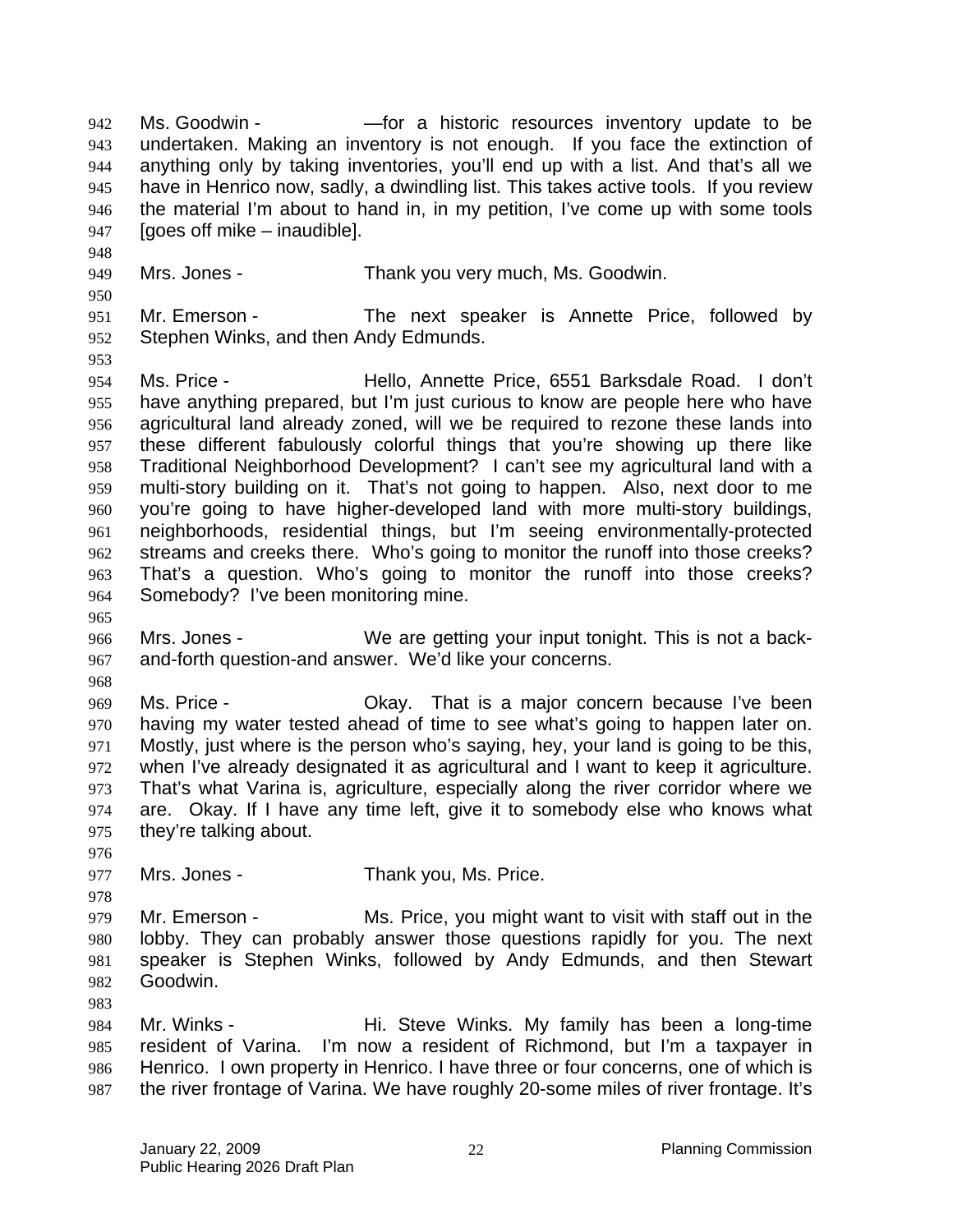probably one of the most important economic resources the county has in terms of future potential for development, and very high-end development. My concern is that when you look at the master plan here, I don't see how people would pay a half million bucks for a lot, and put a million dollar house on a piece of property looking at the river, and not have access to a lot of the amenities that were perhaps available to other parts of the County. Particularly speaking, I'm concerned about schools, where these people send their kids to school. And I'm particularly interested in the whole context of what will this quality development look like. So, the thought there is I'm hopeful that when you look at this master plan, you might consider having some sort of constraints, or some sort of thought put into what you expect to see from that particular vantage. The second thing is history. Ditto to Nelda Snyder. When you talk about Henrico County, particularly Varina going back to 1611, we have more history in Varina than probably most states have. I believe that this is not only an important asset for Varina, but if one were to look at the city limits all the way through to Charles City County, we could literally have a presidential parkway that would honor— 988 989 990 991 992 993 994 995 996 997 998 999 1000 1001 1002 1003

1005 Mr. Emerson - Fifteen.

1006 1007 1008 1009 1010 1011 1012 1013 1014 1015 1016 Mr. Winks - The Controllect - a lot of the presidents. The Randolph family hails from Turkey Island. Church Hill's mother was a Randolph, etcetera, etcetera, etcetera. So, I do think that we really should consider not just where we're going to have to have wider roads, but I think we should consider when we build these roads, actually do something dynamic like making a presidential parkway, or having traffic circles, the things that are very dynamic that would do some wonders for Henrico County, it would be a very, very big draw in terms of tourism and history, and with the reproduction of the old Henrico County Courthouse on Route 5, that could be part of one station in a series of stations that would take you through a series of historic sites. Thank you.

- 1018 1019 1020 1021 Mr. Emerson - The next speaker is Stewart Goodwin, followed-I'm sorry. Andy Edmunds. Excuse me. The next speaker is Andy Edmunds. I had a check by his name from an earlier comment. Andy Edmunds, followed by Stewart Goodwin, then Michael Czekajlo, I think. I can't read the spelling exactly.
- 1022

1017

1004

1023 1024 1025 1026 1027 1028 1029 1030 1031 1032 1033 Mr. Edmunds - Thi, I'm Andy Edmunds, 9510 Osborne Turnpike. Thank you for the opportunity to speak to you. Three words: rural historic district. This is a federal designation that would provide the opportunity for Mr. Emerson to put in his toolbox, the tools required to put out all the architectural standards and the guidelines that we need to protect especially the Route 5 corridor, from Route 5 to the river, from Curles Neck to Rocketts. This unique piece of land that we all are talking about, and know and love, has a great opportunity to be an economic development tool to attract more businesses to Henrico County. Quality of life is one of the number one things that businesses look for in trying to decide where they're going to relocate. We can create just an unbelievable, unique opportunity with bike trails, certain signage, a parkway with roundabouts,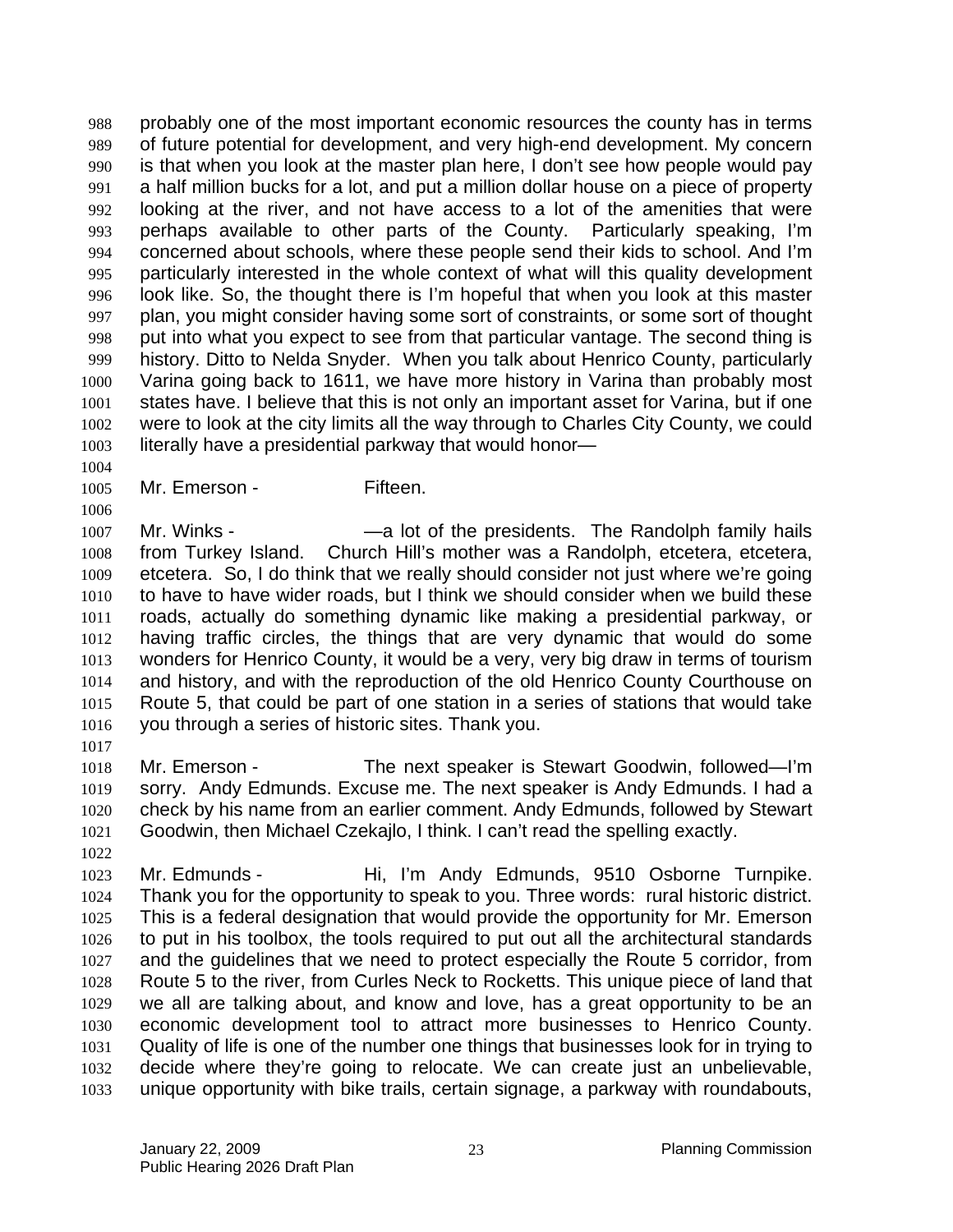as everyone has mentioned. We have one chance to do this right, and it's already being squandered. Across from Tree Hill, which I think is a really nice development, vinyl boxes are being put on Route 5 now, it's just—The whole nature of the corridor is already starting to denigrate now. So, if we don't put tools in place now—I think overall I think they've done great work on the Comp Plan. It's a very thorough, well-thought-out plan, but there are certain tools that are not in the toolbox. As everyone has mentioned, there are a lot of what I would call namby-pamby language in here about "could," and you know, "possibly could," instead of "will" and "shall". "Could" is a pacification word. "Shall" and "will" are satisfaction words. Those are my two recommendations. Rural historic district. 1034 1035 1036 1037 1038 1039 1040 1041 1042 1043

1044 1045

1046

Mrs. Jones - Thank you, Mr. Edmunds.

1047 1048 Mr. Emerson - The next speaker is Stewart Goodwin, followed by Michael Czekajlo, and then Frederick Fisher.

1049 1050 1051 1052 1053 1054 1055 1056 1057 1058 1059 1060 1061 1062 1063 1064 1065 1066 1067 1068 1069 1070 1071 Ms. Goodwin - Stewart Goodwin. I live at 6401 White Oak Road. The house that I live in could be considered historical, but I have not had it designated because it was hand-built by the original settlers of Elko. When I moved to Henrico County in 1979, I chose to live in Varina. During the 16 years that I lived in Varina, I got used to going out to downtown Short Pump, which we all know used to be wooded. I left the County in 1995 and returned in 2005, and was appalled at what I saw at the Short Pump area. I do not want Varina to become Short Pump. I've been reviewing the Comprehensive Plan. There is minimal open space and preservation because what's there is already there. There is nothing new added to it. If you've not been to Varina at night, you should go out there and watch the billions of stars, the cathedral of trees on Willis Church Road. People have moved out to Varina by choice because they want quiet, and they want the beauty of open spaces. The one thing that I'm asking you, which we have heard over and over again, is protect our open spaces. I also discovered today—I was told two years ago that White Oak Road during the sewer project on White Oak Road that there were no plans to widen White Oak Road. I have a County memo from a County employee stating that White Oak Road is targeted to be enlarged to a four-lane highway in 2011, which is only two years from now. I was lied to two years ago. I believe that the majority of the people who have input to the County have been ignored. We're just asking that you listen to what we have to say, and take into consideration and do what we ask. Thank you.

1072

1073

1074

Mrs. Jones - Thank you, Ms. Goodwin.

1075 1076 1077 Mr. Emerson - The next speaker is Michael—and if you'll help me with your last name, I would appreciate it. I don't want to murder it any more than I already have.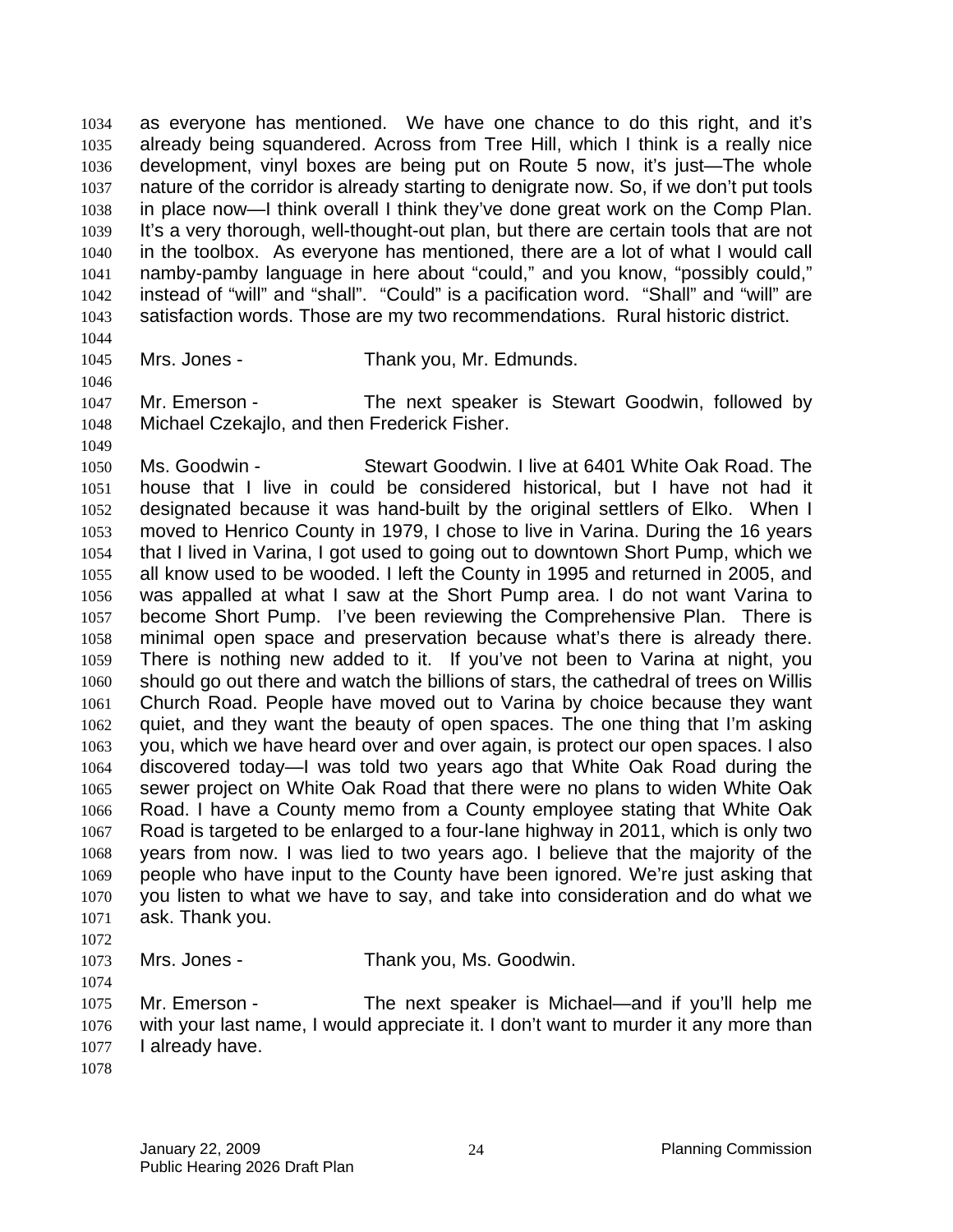Mr. Czekajlo - [Off mike – inaudible.] [At mike.] I think I can do this presentation in either English or Polish, however you want it. All right. Thank you for giving me the two minutes. A wise man once told me everything looks good on paper. I commend everybody on their work. Not to begrudge the point, but I think a lot of you mentioned the wording being a little bit on the weak side. When I looked at the plan, just some general things before I get into specifics. I think a lot of the premises that were made were probably well before the current economic and energy crisis, which would address a lot of things in recreation, transportation, and so forth. I live out in the West End on the Nuckols Road corridor. In essence, what I wanted to use my two minutes for is to address concerns for my three kids in regards to recreation. There is a lot of building going on in the West End. It's been built up, you know, in that whole Short Pump area over time. There are a lot of people who are bikers out there. I'm a fellow cyclist. I'm afraid that we're not going to have any place to bike when you build more houses out in that area. It's getting tight already as it is. As it is, I can't walk to a park with my kids; I have to drive somewhere, which is a concern. Where do my kids go bike and play when I have construction going on two sides of my development, and eventually it will be on four corners. You can't cross Broad Street when I go shopping with them. So, if I'm over in Target, I can't cross the street without driving to go over to Whole Foods, which I think is idiotic, personally. I mean, it should have been planned for some walking bridges or crosswalks. I think there's a general disconnect between the plan and the quality of life people want based on your own statistics in the report, and based on the comments here. Just a thing about the environment, because people mentioned it. I'm not too concerned about destroying the environment, because you destroy enough of it, we won't be able to suffice as human beings. We die and the environment goes on, so I'm concerned about that. I am concerned about historic preservation, because we can do something about that now. My only recommendation here is—I'm sure that everything that's put in the plan is within rules and regulations, but instead of following trends of other places in the country, why doesn't Henrico be a trend setter? 1079 1080 1081 1082 1083 1084 1085 1086 1087 1088 1089 1090 1091 1092 1093 1094 1095 1096 1097 1098 1099 1100 1101 1102 1103 1104 1105 1106 1107 1108 1109

1110

1112

1115

1111 Mrs. Jones - Thank you very much.

1113 1114 Mr. Emerson - The next speaker is Frederick Fisher, followed by Sheila Sheppard, and then Jason James.

1116 1117 1118 1119 1120 1121 1122 1123 Mr. Fisher - My name is Frederick Fisher. I live at 7000 Westover Road in Charles City County. I've been driving all of my live through Varina. I've enjoyed it very much. I have been the Charles City representative on the Varina Beautification Committee for 20 years. I would like to speak in favor of Route 5 and of rural Varina, and particularly preserving your prime agricultural land. That adds greatly to Route 5, but it also adds to the quality of life in Varina. I think everybody who lives in Henrico would be better off if an area in Varina is preserved for agriculture, for forest, for a historic scenic highway. Thank you.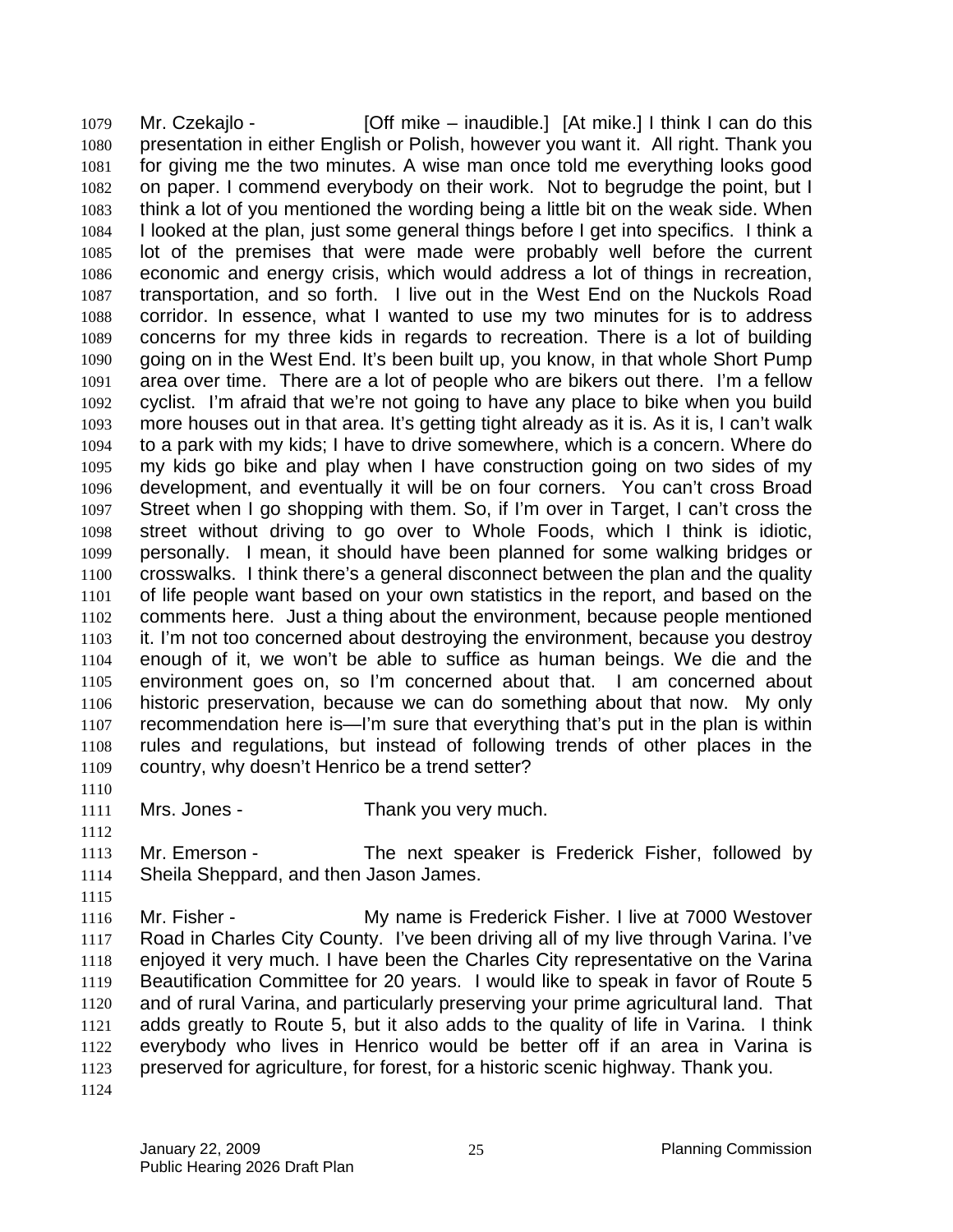1125 Mrs. Jones - Thank you very much, Mr. Fisher. 1126 1127 1128 Mr. Emerson - The next speaker is Sheila Sheppard, followed by Jason James.

1129

1130 1131 1132 1133 1134 1135 1136 1137 1138 1139 1140 1141 1142 1143 1144 1145 1146 1147 1148 1149 1150 1151 1152 1153 1154 1155 1156 1157 1158 1159 1160 1161 1162 1163 Ms. Sheppard - Good evening, and thank you for the opportunity to speak. My name is Sheila Sheppard and I live at 800 North  $27<sup>th</sup>$  Street in Church Hill. I'm a resident of the city. I'm here to represent Partnership for Smarter Growth, a regional organization, a non-profit dedicated to smarter growth in the Richmond region. I would like to comment on the 2026 Comprehensive Plan. I would like to offer to everyone here tonight, and to you all, a word of advice that someone gave me about a year ago. That is, bring us in early and we'll be with you, bring us in late, and we'll be against you. I feel like in this case, even though the Comprehensive Plan has been up for review for several years, there hasn't been as much of a collaborative process as perhaps some people would have liked. I think there is evidence of that in the comments that we've heard tonight. I think it's commendable the efforts the staff have made in reaching out to the public and in also responding to our inquiries; however, I think we can do much better. I think that Henrico is a leader in so many other instances, and you can also be a leader in this. The City of Richmond with the recent Downtown Master Plan process and the charette process, really allowed citizens to roll up their sleeves—business owners, citizens, everybody—and say what do we want, what is our vision for the community. Offering to the public, hey, we've worked this out, we heard your survey. We didn't necessarily respond to all of that. Now wade through this 300-page document, try to make sense of this, and then get back to us on two opportunities. We would like a public discourse where people could ask you questions, and you could answer, and the whole group could hear what kind of questions were being asked, and what the answers were. Otherwise, what we're doing is we're operating in silos. And so many different groups and people are asking questions. There is no way for everybody to really participate and collaborate. So, I ask you in the next Comprehensive update process, and in other plans that you do, to be a leader in this and truly enliven the democratic process in this exciting time. As for specific comments, I'd like to echo so many of the comments that have been made today. I would like to request a map of potential infill development in some of the more built-up areas. I think that what we can do to mitigate and to reduce the need to expand—If it's okay, may I take some extra time offered up by some others here, just a few extra moments?

| 1164 | Mr. Emerson -  | We do have the one last speaker. |
|------|----------------|----------------------------------|
| 1165 |                |                                  |
| 1166 | Ms. Sheppard - | I'm sorry?                       |
| 1167 |                |                                  |
| 1168 | Mr. Emerson -  | We do have one last speaker.     |
| 1169 |                |                                  |
| 1170 | Ms. Sheppard - | Okay. So, I can take-            |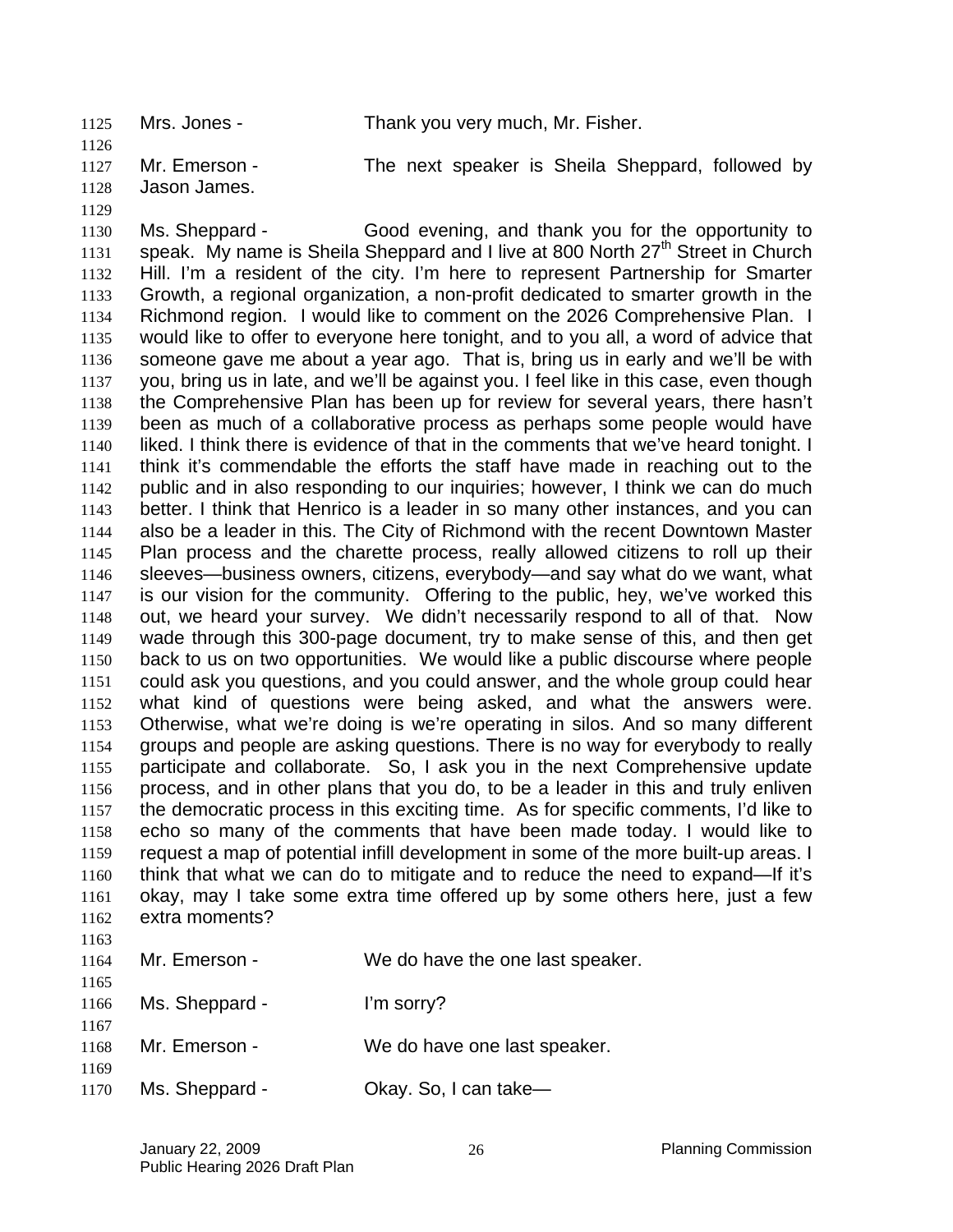1172

1171

1173

Mrs. Jones - A little extra time that I'll grant you from-

1174 1175 1176 1177 1178 1179 1180 1181 1182 1183 1184 1185 1186 1187 1188 1189 1190 Ms. Sheppard - Ckay. Thank you, ma'am. I'd like to mention the need for a map identifying infill development opportunity. So, that's unused parking lots, and land if it's already developed that isn't being used to its highest and best use. So, the goal here that this land use map should reflect is that every single piece of land that we have in this County should be its highest and best use. So, some may be prime agricultural, and some may be for residential. Why don't we connect those areas? We've heard so much about the need for pedestrian/bicycle infrastructure. It costs 50 million dollars for one four-lane mile of highway, and it also costs 50 million dollars to retrofit an entire area for bicycle and pedestrian. So, we can afford to do this. In the West End, we need to connect with pedestrian and bicycle infrastructure, and perhaps explore some transit options such as Williamsburg Road. I'd also like to mention bringing it home to our children and our future generations that asthma rates have increased, obesity rates have increased, our air quality and water quality is at stake, and we really need to respond to the current economic crisis in investing in the communities that we already have, and not taking away from existing communities by building into new areas. Thank you very much.

1191

1193

1192 Mr. Emerson - The next speaker is Jason James.

1194 1195 1196 1197 1198 1199 1200 1201 1202 1203 1204 1205 1206 1207 1208 1209 Mr. James - Good evening. Thank for the opportunity to address you. My name is Jason James. I live at 1401 Greycourt Avenue in Richmond. I spend a fair amount of time in Henrico County shopping, trying to ride my bicycle. I do ride my bicycle up Bike Route 1, and enjoy it a great deal. I've actually attempted to ride my bicycle on Broad Street, on Hungary Spring Road. I wouldn't do it again. I am an experienced bicyclist, but it's taking your life in your own hands. That's my way of simply suggesting that with regard to transportation, particularly—that means public transit, bicycling, pedestrian—that to me, I have to say the plan does not look like 2026. It looks like maybe 2006 or 1996. In other words, there's almost no commitment, from what I can tell, to making walking, biking, or public transit any real option for residents of Henrico. It's mentioned, but there's actually no real commitment. I think it's fairly clear, if you look at the data, that the kind of development that we have now and the kind of transportation that we use now is not the way we'll be doing it 20 years from now. It's just not. The realities are going to change, and we have to change with them. Thanks.

1210

1211 1212 1213 1214 Mrs. Jones - Thank you, Mr. James. Is there anyone in the audience who wanted to sign up to speak and has not up to this point? Any further speakers? Have you been to the microphone to speak yet? You have two minutes.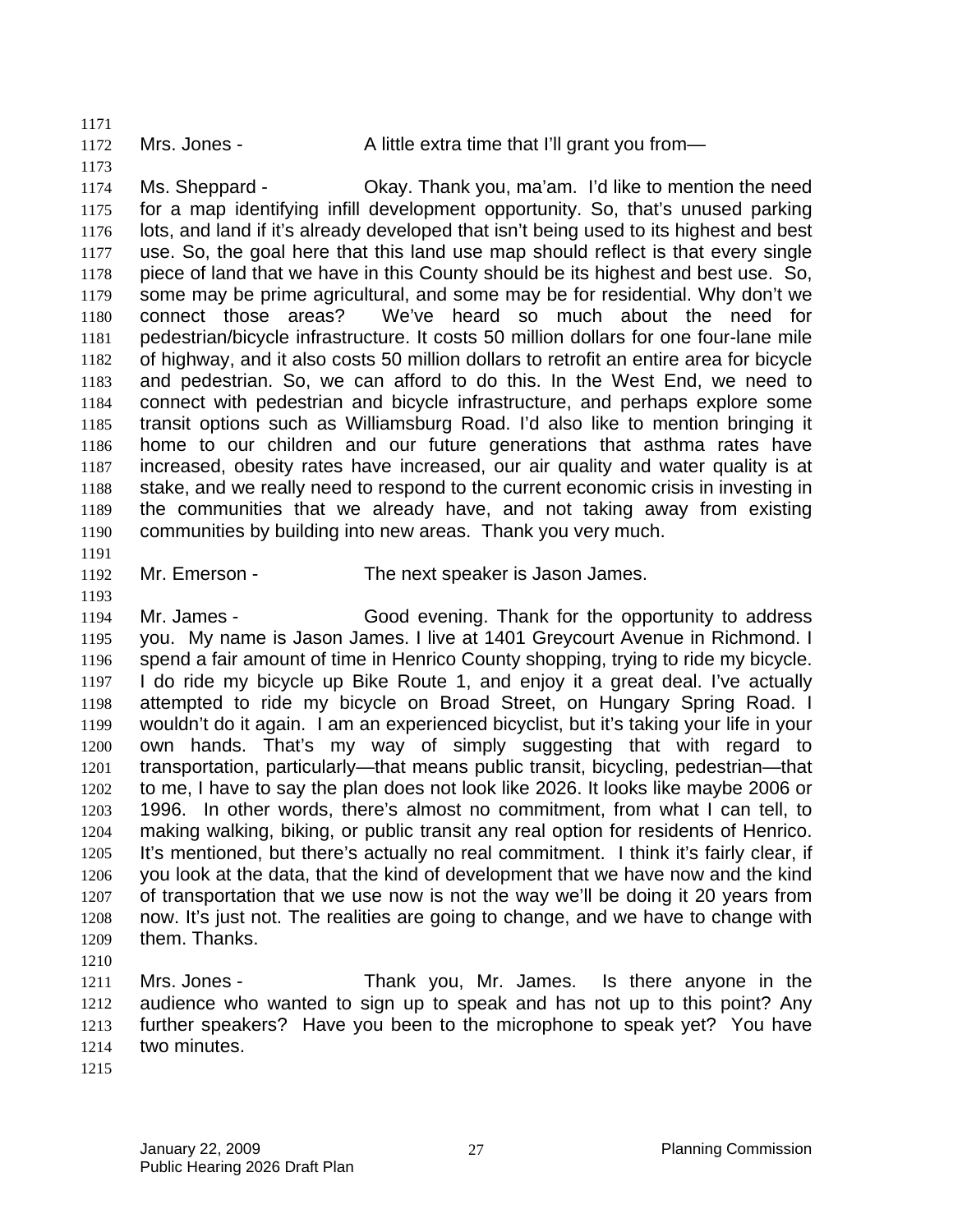Ms. Lipford - My name is Virginia Lipford. I live at 6631 Osborne Turnpike. I agree with a lot of what the people have said here, but I'd like to make just one point, which I know Mr. Jernigan has heard me make before. As far as historic preservation goes, maybe we don't need to save every square inch of every battlefield everywhere. But please remember if you pave it over, you can't get it back. Please consider the historic resources in Henrico before we do a whole lot of new development that maybe we don't need. Thank you. 1216 1217 1218 1219 1220 1221 1222

1224 1225 1226 Mrs. Jones - Thank you very much, Ms. Lipford. Mr. Burnley, would you like to continue your comments? You've been given extra time by another one of our speakers.

1227 1228

1229

1223

Mr. Burnley - [Off mike – inaudible.]

1230 1231 1232 1233 1234 1235 1236 1237 Mrs. Jones - Sure. While he's getting ready to come back up to the microphone, this is what I'd like to do. Based on the number of folks that we have here tonight, and the time, if you've already spoken but would like to come back up to the mike to reemphasize a point, or to make a further point that you couldn't, anyone who would like to do so will have an extra minute to do that. I think that's the best we can do at this moment to accommodate within the timeframe that we have set for this hearing. Then we'll see how we are. Mr. Burnley?

1238

1239 1240 1241 1242 1243 1244 1245 1246 1247 1248 1249 Mr. Burnley - Thanks very much. Again, what I did want to say is I would ask that the Commission take a look at the Richmond Metropolitan Organization's Bike and Pedestrian Plan, which was drafted in 2004. It's a great document. There are some great recommendations. I would hope that you all could incorporate that in. And also, I had passed out an ordinance passed by the City of Richmond in terms of embracing bike/pedestrian facilities, green ways, blue ways, and paths. Again, I would hope that on a regional basis, we could work to connect these and form a network so that we can get some cars off the streets, and get some bikes out, and get people walking. Again, there are a lot of obese kids out there. Let's give them safe facilities so they can lead a healthy lifestyle. Thank you.

1250

1251 1252 1253 Mrs. Jones - Thank you, Mr. Burnley. Would someone else like to come forward? If so, you may want to come down towards the front of the auditorium, and then one by one come on up. Yes sir.

1254

1255 1256 1257 1258 1259 1260 Mr. Wilson - I'm Irvine Wilson, and I spoke about the Chickahominy as a special focus area. I just wanted to finish my comments about that. The corridor should include the entire Chickahominy really very much as is shown on the map. It should include its major tributaries and wetlands, but also include a significant upland buffer. That's not really reflected in the map that is currently there. This special focus area should have as a vision to preserve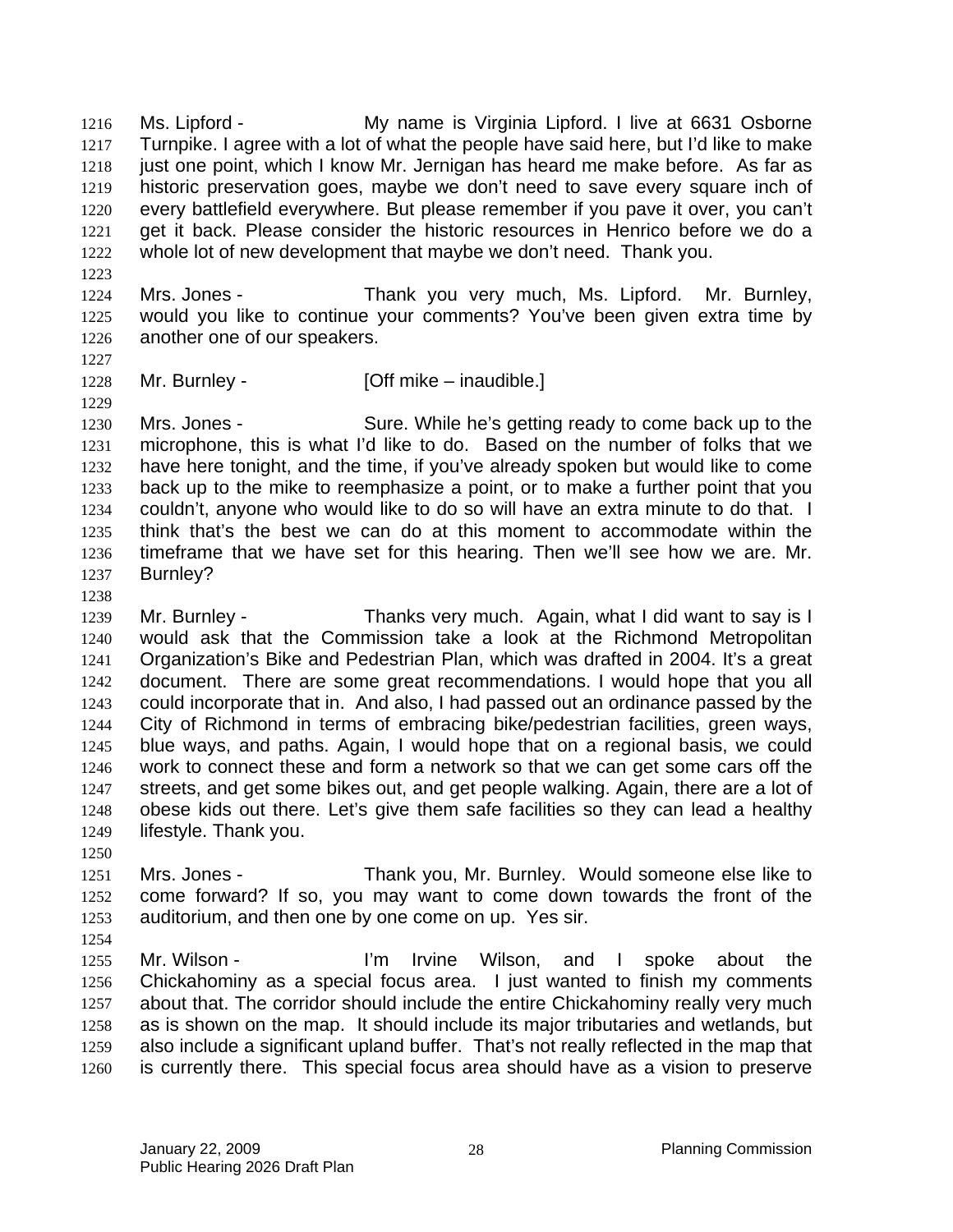the ecological, the historical, the aesthetic qualities of the Chickahominy, as well as the traditional uses of the area. Thank you. 1261 1262

1263

1265

1264 Mrs. Jones - Thank you so much.

1266 1267 1268 1269 1270 1271 1272 1273 1274 1275 1276 1277 1278 1279 Mr. Vye - The Lloyd Vye from the Brookland District again, just to finish with what I wanted to say before regarding interstate Bike Route 76, which goes, actually, all in Varina after it comes in from Hanover County. This is the Transamerica route. It is a big tourism attraction for people from all around the world. Coming from Astoria, Oregon, if they're going from west to east and ending up at Yorktown, which someone in their wisdom thought was the Atlantic Ocean. So, they're going coast to coast. I understand that Elko Road is on this plan to be made into six lanes. Elko Road carries interstate Bike Route 76 on it. If and when that happens, please have them put a shoulder or a bike lane. We don't have any bike lanes in the County, but a wide enough shoulder so that they can safely get through there if it becomes a high-speed highway. Then it goes on down by Willis Church Road, and Malvern Field Battlefield, and onto what will be the Virginia Capital Trail. That will be very nice for the last 50 miles of their route. So, thank you very much.

1280

1282

1281

Mrs. Jones - Thank you so much.

1283 1284 1285 1286 1287 1288 1289 1290 1291 1292 1293 1294 1295 1296 1297 Mr. Berry - Walter Berry, 7020 Osborne Turnpike. I know this is going to sound a little bit on the scathing side, but I do agree that some of the tighter densities of land use should be much closer to the city than further out. I did speak out against Tree Hill Farm mainly because of the idea of the traffic. The County's Land Use Plan for Tree Hill was suggested a maximum density of 2.4 residents per acre. Tree Hill Farm ended up at 8.7, and it was approved. Anyhow, for those of us who have been in the County for a number of years, either grown up all of their life or been there lots of years, water and sewer goes past many of us in a lot of these new developments. As it goes past us, basically, we're shown the middle finger. Ignoring your own findings, and ignoring those of us who have been established in the County for a numbers of years, I just feel like that in itself together has shown that our residential devaluation—the current market's gone 13% while the rest of the County's gone down, you know, 2 to 5%. These decisions are basically made from the 2011 Plan. Don't allow this 2026 Plan to do the same thing to us again.

1298

1300

1299 Mrs. Jones - Thank you very much.

1301 1302 1303 1304 1305 1306 Mr. Kaatz - Hi. My name is Noah Kaatz, 2600 Yarnell Road, Varina. I have to say I was looking at the plan briefly last night, and what caught my attention was that you're looking at widening Charles City Road, widening Elko Road. I'm a member of Richmond Area Bikers Association, and I have to say that I hope that you're strongly considering putting bike lanes in. Right now I can almost ride my bike to where I work; that's one of the most attractive things.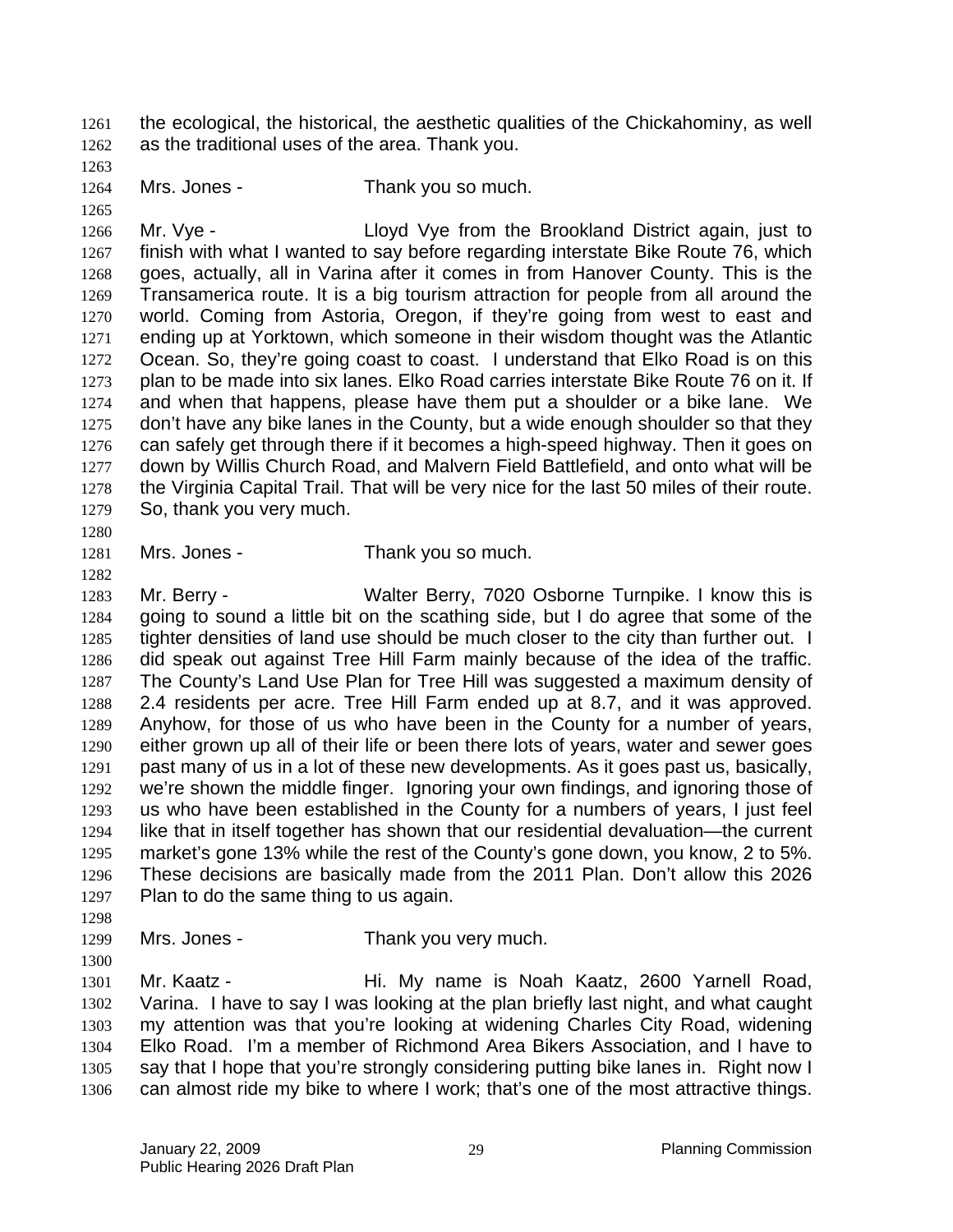Other people have echoed on that sentiment here. I really hope you're considering making it easier for alternative forms of transportation—walking, biking—because it promotes so many good things—active lifestyles, getting cars off the road. I just hope you'll take a serious look at it. Thanks. 1307 1308 1309 1310

1312 1313 1314 1315 1316 1317 1318 1319 1320 1321 1322 1323 1324 1325 1326 1327 1328 1329 1330 Ms. Goodwin - My name is A. R. Goodwin. I spoke before, and I just had one other quick thing to say. I live in Marion Hill. It's up off of Route 5. I guess we're right up above the Tree Hill lowlands. When my husband and I bought our house in 2006 and moved my 96-year-old grandfather in with us, I knew we were there for the long-term. I started working immediately in the neighborhood towards historic preservation goals. I was assured at that time by the Board of Supervisors and representatives of the Planning Department that during the Comprehensive Plan, our neighborhood would be looked at. Unfortunately, when I first saw the land use map, there was a TND (Traditional Neighborhood Development) over our area. Since then, the house I live in has also been added to the state and national landmarks—rather, the Register of Historic Places. Yet, the work that we've done in my neighborhood, getting a lot of people together, has sort of been ignored in that the TND designation has been downscaled, but only for part of our neighborhood, and not for the part in which my house sits and other potentially nationally- and state-listed properties site. I was at one work session of the Planning Commission and the Board of Supervisors last year in which Frank Thornton suggested that perhaps some residents could be put on an advisory panel. I see a lot of the same faces here tonight that I've seen over and over, and so that's just another idea.

1331

1311

1332 1333 1334 Mr. Jernigan - Ms. Goodwin, before you leave, when you spoke to me about the TND designator in a meeting with Mr. Emerson, we pulled that off. If it's not completely off—

1335

1336 1337 1338 1339 1340 1341 1342 1343 1344 Ms. Goodwin - It's not that the TND is gone, it stepped most of our neighborhood down to SR-1. Unfortunately, that's like my and my closest neighbors having worked for over two years to protect something that's two blocks away from us. There was a list on that map saying these are the historic bounds of Marion Hill, outside of which myself and some of our neighbors fall. We all consider that our neighborhood, and live in that area. Like I said, our house is listed, other houses in our portion of the neighborhood are potential for the state and national registers, but that's still SR-2. That's not really good for a historic overlay district.

1345

1350

1346 1347 1348 1349 Mr. Jernigan - The Mr. Donati was in the meeting with us. We discussed that and pulled off the TND. I think what you told me the time before was you wanted to go back to the designator it was before. I thought that's what we changed it to, but I will look into it for you.

1351 1352 Ms. Goodwin - There's a line on the map. I've sent it to staff, and they've been very helpful. Thank you for your question.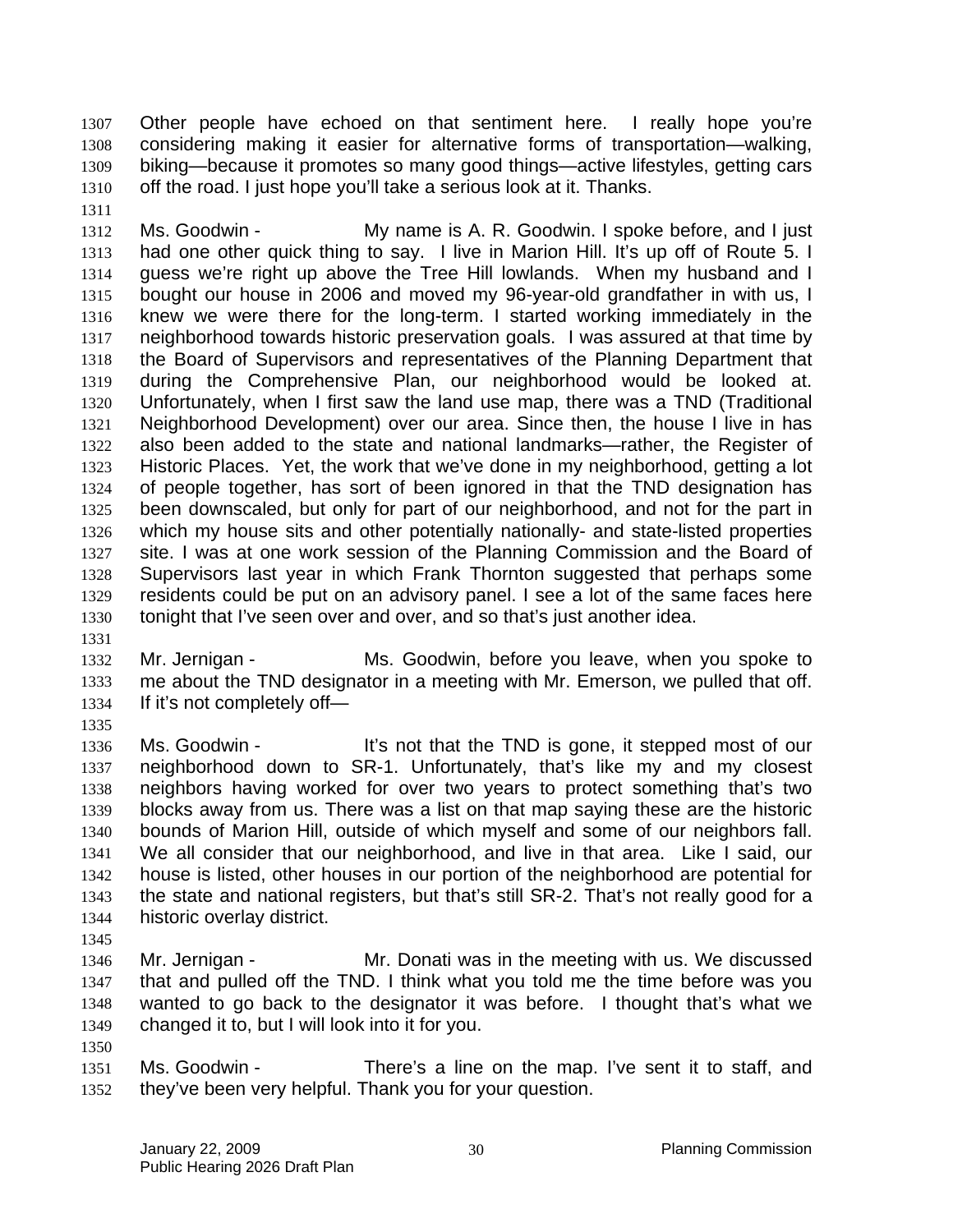1354

1353

1355

1356 1357 1358 1359 1360 1361 1362 1363 1364 1365 1366 1367 1368 Mr. Nelson - Thenry Nelson. I just wanted to expand on a couple of things I'd mentioned earlier. One, the Runnymeade property we currently own, the County does 1,000 acres, we wanted that designated for Open Space/ Recreational because if we look at the potential Henrico has for a designation for Civil War history, Runnymeade is essential for that preservation element because of the fact that it's in between Glendale and Malvern Hill, which is a very important site throughout the nation, and perhaps is significant, if not more so, than Gettysburg and others that we recognize. Also, in adding open space to some of those density areas that you have with percentages, it gives a person a chance to have some amenity they currently do not have. Please, look at Route 5 as a special corridor interest that we have, and we do not want it to be a box designation as commercial arterial would be. We want to give that special emphasis—do not want, do not want. Thank you.

1370 1371 1372 1373 1374 1375 1376 1377 1378 Ms. McNeil - Hi. Jeanne McNeil. I have one other issue. We want to know what the fiscal impact of the changes in this plan are on a per-annum basis over the next ten years, and who will be paying for them. The neighborhoods and the taxpayers in the existing communities are likely to foot the bill, but not realize any of the benefits in the neighborhoods. When I see new developments that are proposed and projected, I know my taxes will go to pay for the infrastructure for those new neighborhoods. I know my neighborhood is not going to be considered, and is not going to benefit from that increase in taxes. That's a concern. Thank you.

1379

1369

1380 1381 1382 Mrs. Jones - Thank you. Is there someone else who would like to address the Commission at this point? Yes.

1383 1384 1385 1386 1387 1388 1389 1390 1391 1392 1393 1394 1395 1396 1397 1398 Rev. Martin - Reverend Marcus Martin. I reside at 3840 Dominion Townes Circle. Pastor of New Bridge Baptist Church, 5807 Nine Mile Road. I am here with concern to the existing infrastructure that exists in the New Bridge community up and down the Nine Mile/Fairfield corridor. We have crime there. We are plagued with certain illnesses. My concern is that persons are not able to get out of the community who do not have transportation. It is not accessible to them, and I don't see anything in the plans that will provide sidewalks, biking trails in those areas as well for those persons to have access to White Oak down Laburnum where the transit does not run. My concern is that while we're building, we're not pouring into the existing infrastructure to provide outlets for persons that are in these areas to get out. I also have concern that in my area there are no jobs for young people or persons in the area that they might access if you don't have a car, or if you can't make it out a great distance. Therefore, as you look up and down that Nine Mile corridor, you have a lot of mom-and-pop stores and things that cannot ultimately provide funding and jobs for those who live in that area. Therefore, those in New Bridge, and those persons that are in those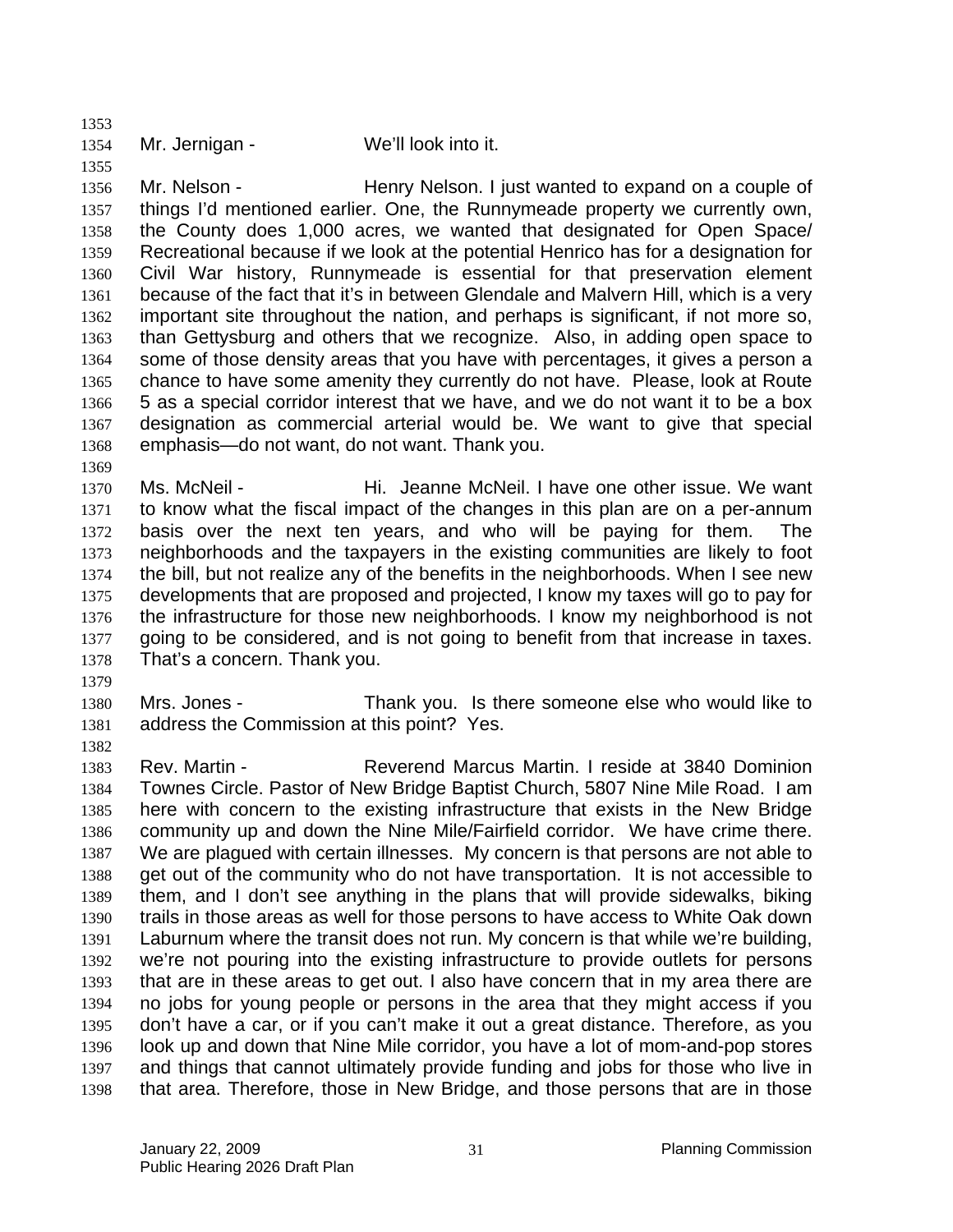apartments find themselves living on the system, and we want to provide an opportunity for them to get off the system, and to feel good about themselves. So, please take this into consideration as you look at this 2026 Plan. Thank you. 1399 1400 1401 1402

1403 Mrs. Jones - Thank you, Reverend Martin.

1405 1406 1407 1408 1409 1410 1411 Mr. Dallas - My name is Dave Dallas. I live at 1410 Westbriar Drive. One of the things I see on this draft is that John Rolfe Parkway is not even included, and it's under construction. It would connect to 295, if it was well planned, and help reduce some of the congestion there in the Broad Street area. A second point, when will we ever finish some of these roads that are partially built, and then skip a spot, and not built for 20 or 30 years? There are quite a few of them around town, especially in West End. Thank you.

1413 1414 Mrs. Jones - Thank you, Mr. Dallas. Is there anyone else who would like to address the Commission with comments or clarification?

1416 1417 Mr. Jernigan - The Madam Chair, I have something to say if all the speakers are finished.

1419 Mrs. Jones - The I believe they have.

1421 1422 1423 1424 1425 1426 1427 1428 1429 1430 1431 1432 1433 1434 Mr. Jernigan - Okay. A couple of things. We wanted to let everybody speak so we could get the input. One thing about the bicycling, and it seems that quite a few people are interested in that. What you all have to realize is these roads have been here for a long time, and the cycling hasn't been that popular. Now, it's getting more popular, and we try to adjust to it where we can. But the roads that have been existing, it's almost impossible to go back and put bike lanes in there because the right-of-ways that we have, a lot of times it's only five or six feet from the edge of the road now. And in that right-of-way, you have your utilities. So, you can't pave over that because they have to have access for our people to go out there and dig it up. I'm going to speak more for the Varina District because that's where I'm from. When roads are coming out there, we're sensitive to that, to try to have a bike lane in. The Capital Program that runs to Williamsburg, you know, on down Route 5—the drugstore that's being built down there, we made sure there was an ample bike lane there.

1435

1404

1412

1415

1418

1420

1436 1437 1438 1439 1440 1441 1442 1443 The second thing on bikes, talking to people that bike all the time, especially the people that are doing the weekends and the long trips, some of them say they won't even use the bike lane. They still want to be on the road because they feel that they will be impaired. The Capital trails, they told us that they probably won't ride on that. So, they're going back on the road. The way that I've been told is the bike lanes that they're going to build are more or less for the novice guy that goes out, rides on the weekend and takes his kids with him. So, I just wanted to tell you first of all why we can't just have bike lanes everywhere.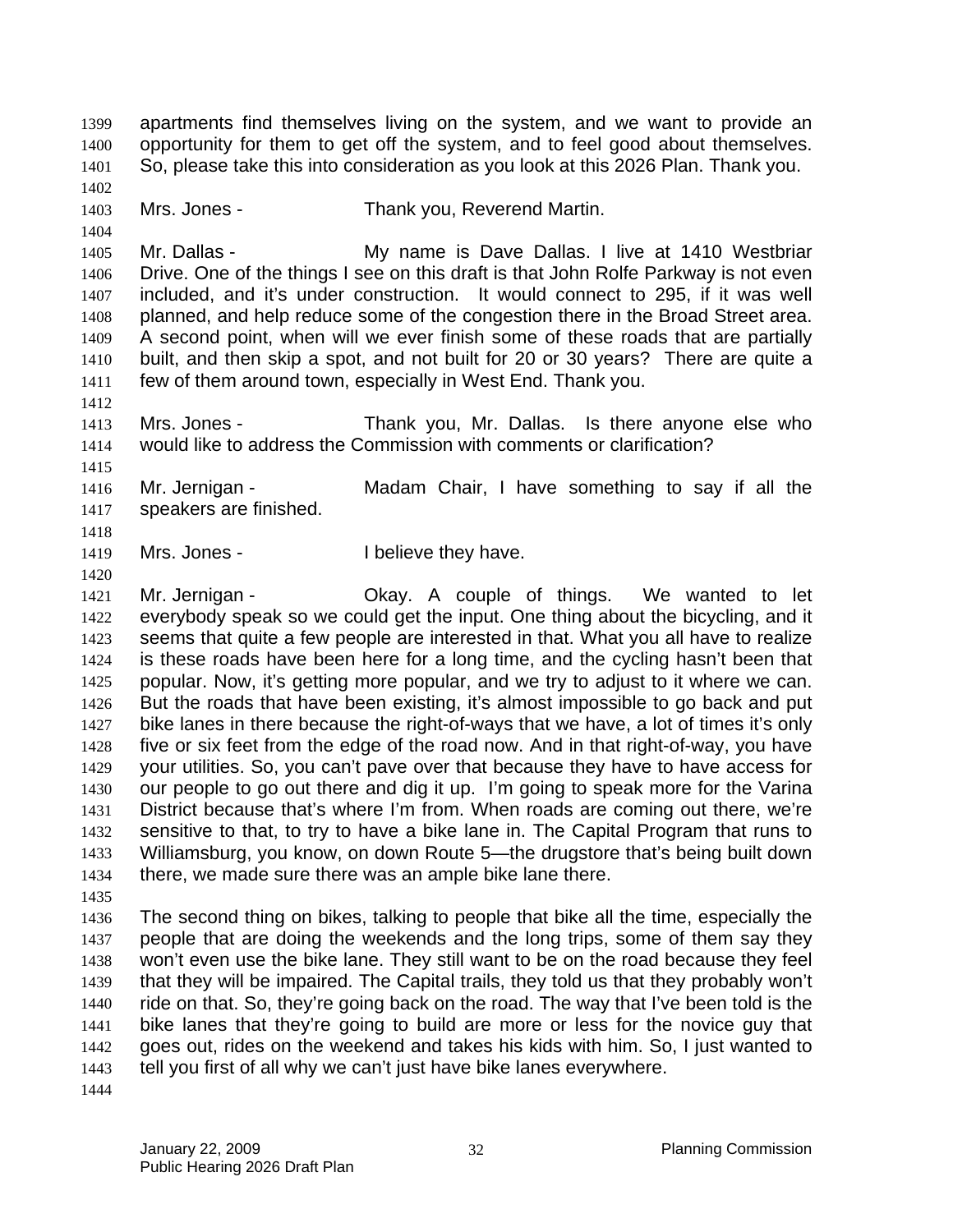Ms. McNeil said something a few minutes ago about the infrastructure costs. When developers go in and build their projects, the developer has to pay for the infrastructure costs; the County does not pay for that. When water, sewer, and all that is put in, when roads are put in, that burden is paid by the developer. It hooks onto existing facilities, into sewer and water, the roads are dedicated to Henrico County, and Henrico takes care of them at that point. But the County doesn't pay for costs. That's an important thing to know. 1445 1446 1447 1448 1449 1450 1451 1452 1453 1454 1455 1456 1457 1458 1459 1460 1461 1462 1463 1464 1465 1466 1467 1468 1469 1470 1471 1472 1473 1474 1475 1476 1477 1478 1479 1480 1481 1482 1483 1484 1485 1486 1487 1488 1489 1490 [Female speaker off mike – inaudible.] Mr. Jernigan - They're not required to pay anything off site, but— [Female speaker off mike – inaudible.] Mr. Jernigan - But the road is already there. They have to pay for what they build. I just want to make that clear that the County doesn't pay for the infrastructure that goes in on a new project. [Male speaker off mike – inaudible.] Mr. Branin - Sir, sir? Mr. Jernigan - Ckay. They can't hear you. Mr. Branin - Real quick. The guy in the back, the AV guy, every time you guys speak, he throws his hands up and goes like this because we're supposed to have it all on record. When you guys speak from the back, it's not recorded, so we don't have it on record. If you are going to make comments ma'am, ma'am—if you're going to make comments, we're not saying we don't want your comments, we're just asking you to please come down and say it in the microphone so we get you as public record. Ms. Ellis - Mr. Jernigan. Mr. Jernigan - Yes ma'am. Ms. Ellis - The Ray. Mr. Jernigan - Yes ma'am. Ms. Ellis - The Soult Know how much I like you. Mr. Jernigan - Ckay. Ms. Ellis - The But you have this habit where there's a public hearing, and then you start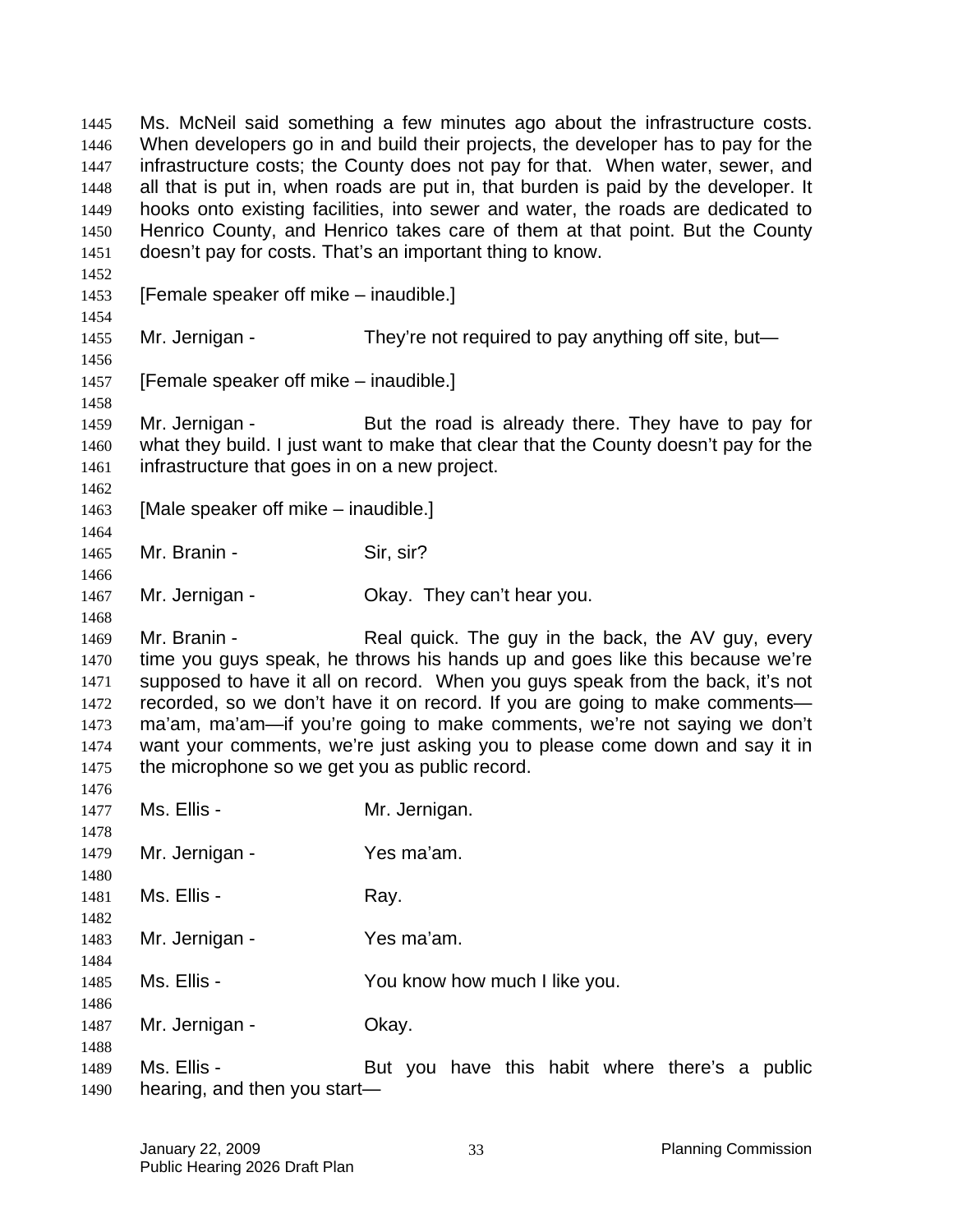1491 1492 1493 1494 1495 1496 1497 1498 1499 1500 1501 1502 1503 1504 1505 1506 1507 1508 1509 1510 1511 1512 1513 1514 1515 1516 1517 1518 1519 1520 1521 1522 1523 1524 1525 1526 1527 1528 1529 1530 1531 1532 1533 1534 1535 1536 Mr. Jernigan - You're very nice to me. Yes you are, Ms. Ellis. Ms. Ellis - This is the counterpoint. And I don't think that this is the forum for that. We're supposed to be making—I mean, it's not point/counterpoint. We were very limited with the time we had, although you were generous and flexible, and I acknowledge that and I appreciate it. I want that on the record. All right. But, I do feel like that—A lot of people have left and now it's being debated. I'm not sure that that's appropriate. Mr. Jernigan - No. I didn't mean it for a debate. I just wanted to state that I don't want people thinking that the County pays—every time that there's a new project that goes in that the County's footing the bill on it. Ms. Ellis - But they're footing the bill for all the additional services. Perhaps the issue is with the word, "infrastructure." We do have to provide fire. We do have to provide police. And we do have to provide schools. And we do have to provide the connecting road. The developers don't pay for that. Mrs. Jones - Here's what I'd like to suggest. I do think your points are well taken. I think Mr. Jernigan has obviously been a focal point of a lot of the discussion for the Comprehensive Plan because the Varina District— Ms. Ellis - He gives out his number, and he answers the phone, which is great. Mrs. Jones - That's nice to know. Mr. Jernigan - Thank you, Nicole. Mrs. Jones - The U do thank you very much for the discussion points. I think everybody has had very, very valid concerns. I'm seeing one more face. Are you coming to make a comment or? Mr. Kaatz - **I** just want to say something to what Mr. Jernigan said about the cycling trails. Mrs. Jones - Ten seconds. Mr. Kaatz - Okay. I'm from a city where they have biking trails, and people of all levels enjoy them. If you build them, it's the way to introduce the sport to anybody that wants to be introduced to it. Mrs. Jones - Thank you. I think we've all heard you loud and clear. As you know, with any project and with any plan the devil's in the details. How to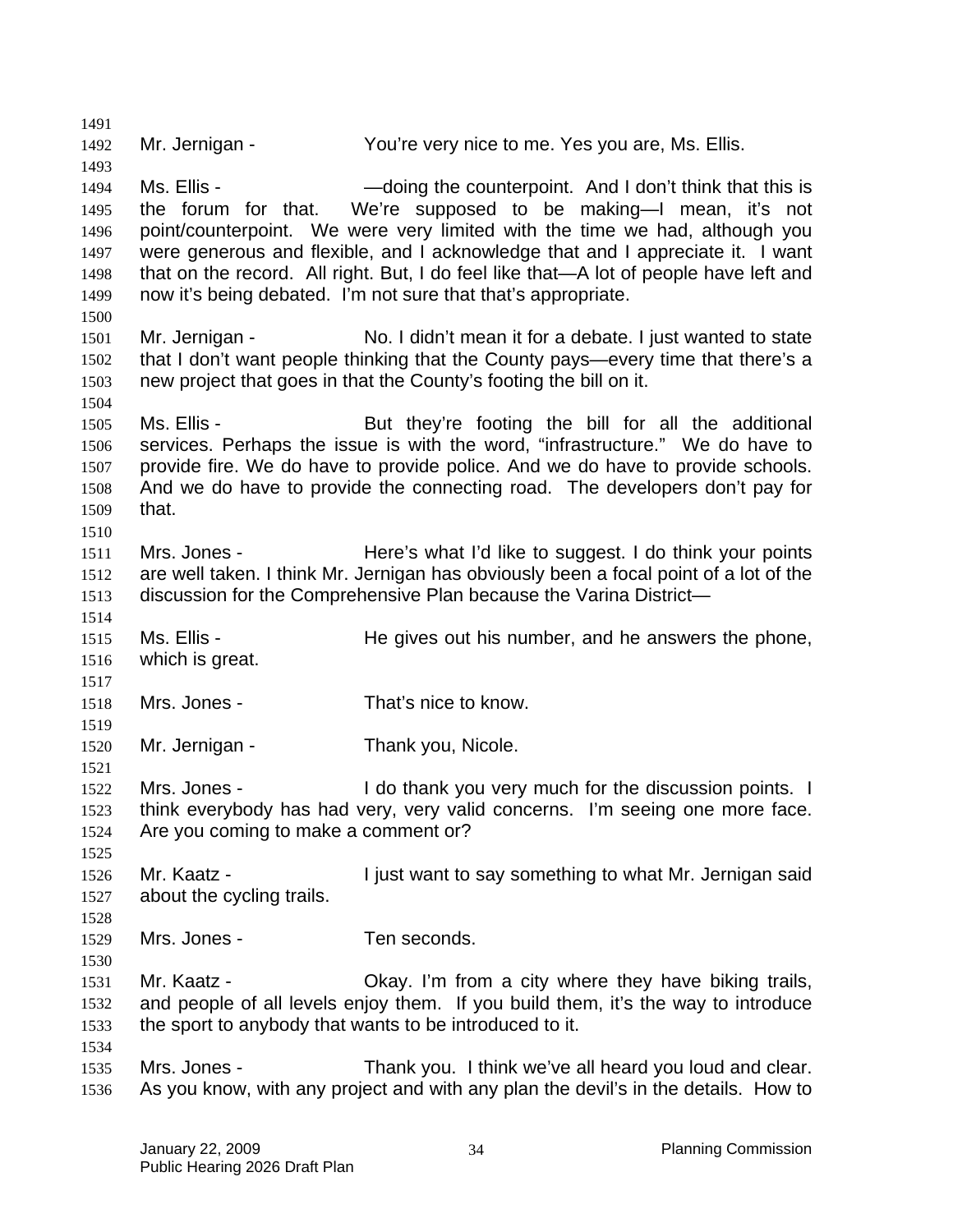accomplish one person's goal while not trading off another person's rights as well is where all of this will hopefully strike a balance that we all can be proud of. Without going any further because this is not a wrap-up meeting, we appreciate your input. What I'd like to do now is to have our secretary explain what now, the next step of the process. 1537 1538 1539 1540 1541

- 1542
- 1543 1544

1546

- Mr. Jernigan The Muslim Collection of the U want to say.
- 1545 Mrs. Jones - Ten seconds, Mr. Jernigan.

1547 1548 1549 1550 1551 1552 1553 1554 1555 1556 1557 1558 1559 1560 1561 1562 1563 1564 1565 1566 Mr. Jernigan - Well, I look through the expansive list that Ms. Goodwin had made before, and which I was reading over it last night. You did an excellent job on the amount of historical sites. I want people to know that every zoning case—and I'm going to speak for my district, but I know that the rest of the Commissioners do it, too. Any zoning case that comes up, being as there is so much history in Varina, the first thing that we make them do, the very first thing, is do a Phase 1 Archeological Study. The Planning Commission requires this of every developer. They have to go in there. They have a team that goes in there. Whoever does this, I'm not sure who the people are. But they go in and they study to see if there was any Civil War action—Indians or whatever—on this site. If it is, it's identified. During the process that they come for a zoning application, they have to preserve these, the trenches and things like that. A fine example, you had on here Camp Hill, which you showed as one of the sites. I do want to let you know that any Camp Hill project, Mr. Bob Atack conveyed that property to Henrico Parks and Recs, which probably encompasses maybe two to three acres. That will be in pristine condition when that project is developed down there. We do try to watch out for historic sites. I'm not saying that when you have a historic site, something can't be close to it, because we have to follow the law on that. We are sensitive to historic sites. Okay.

- 1567 1568 Ms. Goodwin - May I make a response to that, since he directed part of that to me.
- 1569
- 1570 1571

Mr. Jernigan - Thad ten seconds, you get ten seconds.

1572 1573 1574 1575 1576 1577 1578 1579 1580 1581 Ms. Goodwin - Okay. I just want to tell you what happened next to where I live after our house was put on the state and national list of historic places. The developer, who has never re-contacted me or any of our neighbors in over two years, actually allowed—either sold tickets or called out and invited a group of relic hunters who came like a swam across the adjacent property that he's developing, which had on it until last week a listed historic Henrico County resource, a house that only dated to 1915. But last week, they took the roof off, irrevocably changing it. It's no longer a historic resource. So, across this property crawled, I don't know, 30-some people who were just hunting for relics. When that POD was passed, there was no requirement for an archeological survey,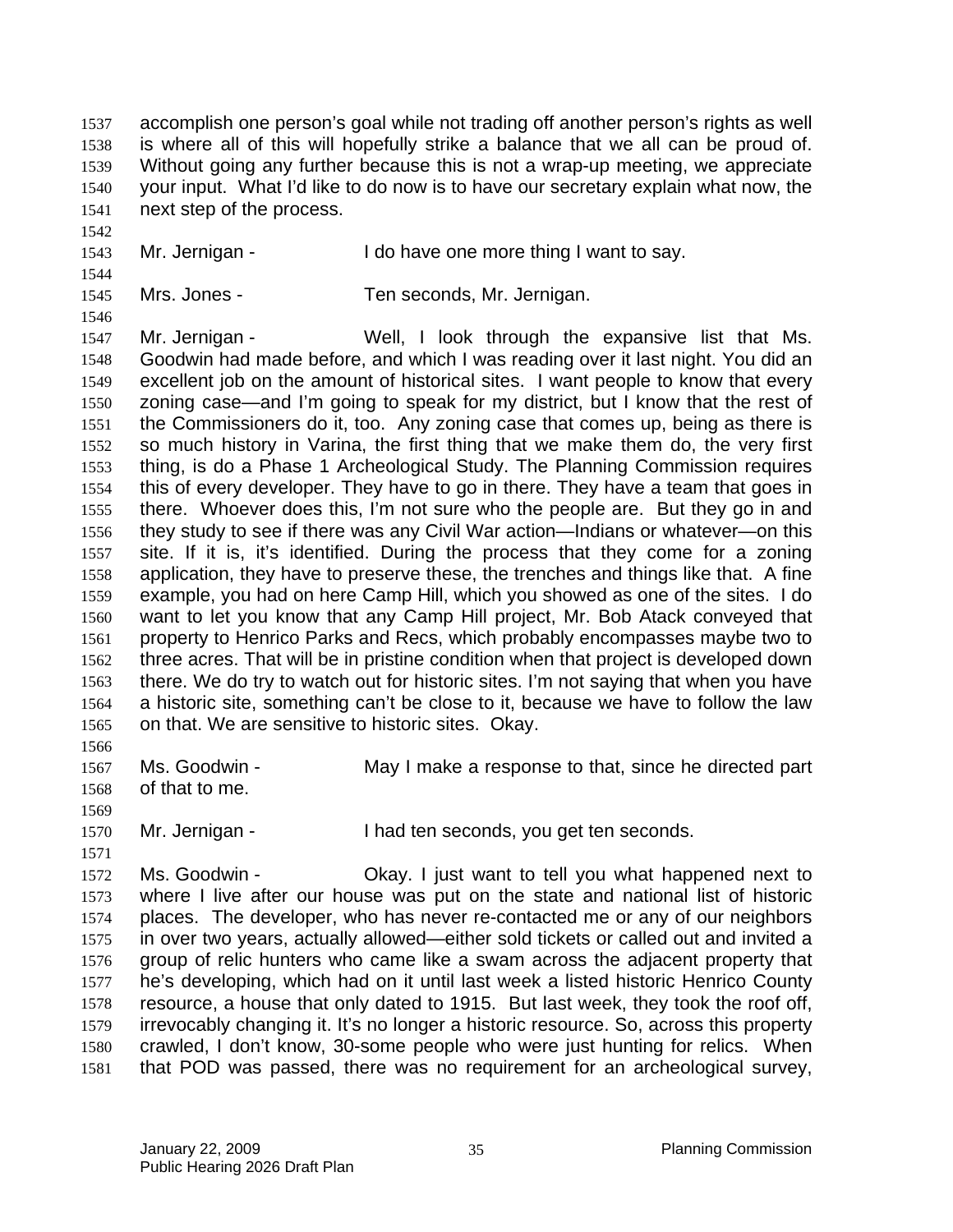Phase 1, anything like that. And that's occurred in many of the meetings that I've read about. I mean, after they'd happened, granted. 1582 1583 1584 1585 1586 1587 1588 1589 1590 1591 1592 1593 1594 1595 1596 1597 1598 1599 1600 1601 1602 1603 1604 1605 1606 1607 1608 1609 1610 1611 1612 1613 1614 1615 1616 1617 1618 1619 1620 1621 1622 1623 1624 1625 1626 1627 Mr. Jernigan - I'll say that was not a zoning case; that was a POD case. We can't require that on a POD case. Ms. Goodwin - No, but you can do better than simply suggest. My whole point in coming here is that I'm trying to tell you that places that have gone through rigorous process and acceptance, that are listed at the state and national level are not recognized by Henrico County for their historic merit. Mr. Jernigan - I wanted you to know you did a nice job on that. Mrs. Jones - Thank you very much. Mr. Secretary? Mr. Emerson - Madam Chair, the next part of this process will be up to staff. Of course, we've recorded all the comments that were made. We will compile them and come back to you in a work session to discuss with you the comments and how you wish to proceed regarding those. As soon as the document is compiled—I don't know that we'll go quite as extensively as we did with the Comments Manual, but as soon as we compile these comments, look them over, and prepare some recommendations, we'll come forward to you with a work session. We will request you schedule that work session. Of course, that will be publicly announced. From there, you will need to make a decision regarding the furtherance of this process. Mrs. Jones - Thank you, Mr. Secretary. I look forward to the process moving forward. I look forward to thinking about all the comments we've heard here tonight, and giving them real thought and consideration. I appreciate all of you coming tonight and taking your time. Mr. Archer - **Madam Chair, are you getting ready to close?** Mrs. Jones - The South Just about. Mr. Archer - Okay. May I make a small comment? I just want to commend everybody for coming, especially since none of you all specifically picked on me. I do want to say that this is the process. This is why we have these public hearings, why we had the public hearings in the respective localities, so that you all can say what you have to say. We've listened, and we do hear you. You've been good public stewards and good citizens, and we thank you for being here. Mrs. Jones - Thank you, Mr. Archer. Mr. Archer - Maybe they won't pick on me next time either.